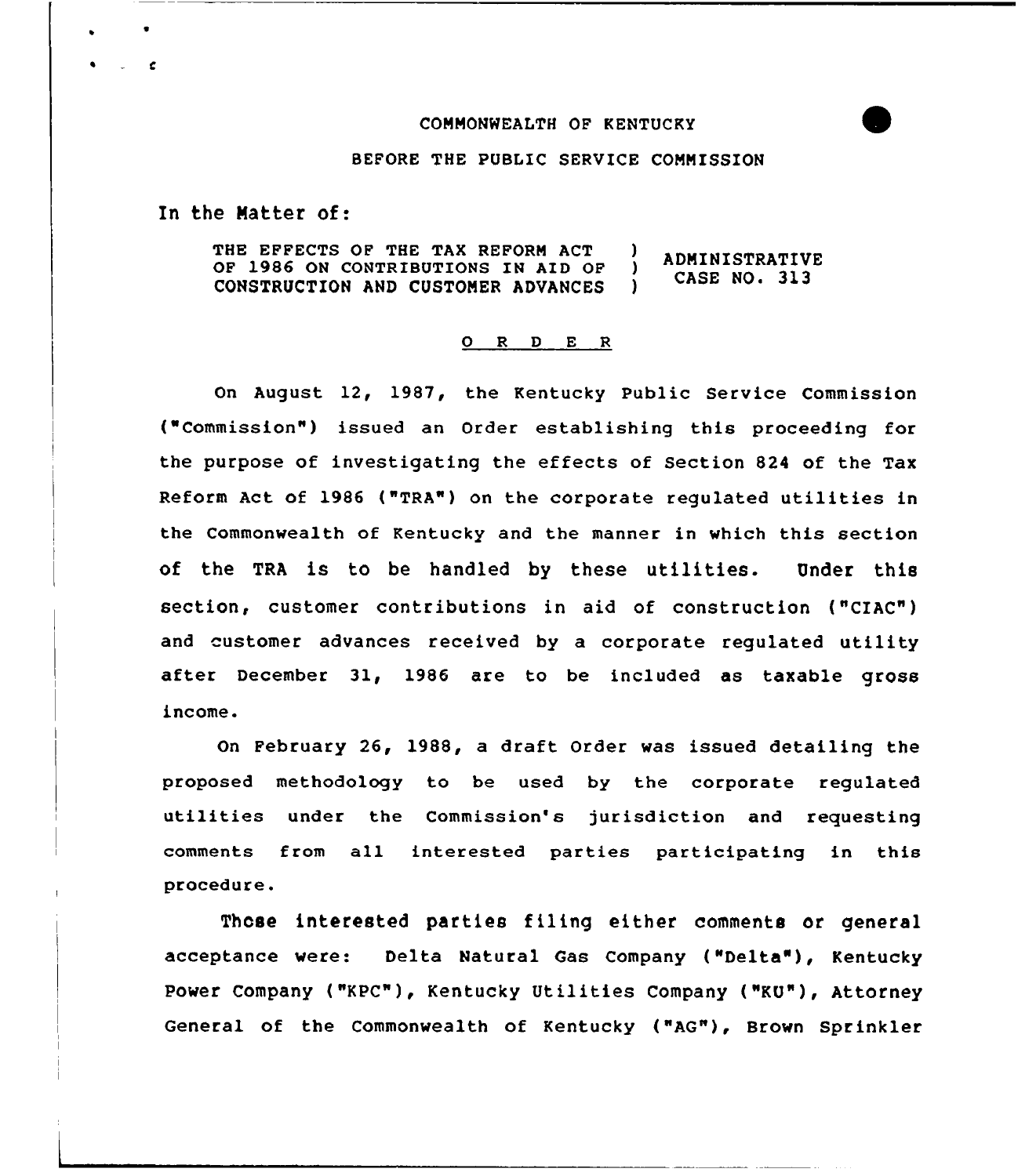Corporation ("Brown"), Columbia Gas of Kentucky, Inc. ("Columbia"), Western Kentucky Gas Company ("Western"), Union Light, Heat and Power Company {"ULH&P"), Louisville Gas and Electric Company ("LG&E"), Home Builders Association of Kentucky ("HBAK"), and Contel of Kentucky {"Contel").

 $2 \times 2$ 

On April 15, 1988, the Commission issued an Interim Order, attached as "Appendix A", wherein it addressed the comments of the interested parties and affirmed the findings of the original draft Order, with the exception of retroactive refunding of the "grossup" taxes collected by the utilities per the Commission's direction in previous tax Orders. The issue of retroactive refunding was held in continuance until further comments could be received,

This Order addresses the issue of retroactive refunding only, and all other findings and orders contained in the Interim Order remain in full force and effect.

Those interested parties filing comments regarding the issue of retroactive refunds were: Kentucky-American, Brown, ULH&p, LG&E, Columbia, and Contel.

LG&E opposes the retroactive refunding of taxes collected under the "gross-up" method, because this method was a policy prescribed by the Commission subject to the outcome of a formal investigation. LG&E stated that ". . . the proposed retroactive refund in this proceeding could constitute retroactive rate-making, and is improper and unfair."

ULH&P agreed with LG&E's position; however, ULH&P would not oppose refunding if the refunded taxes could be included in rate

 $-2-$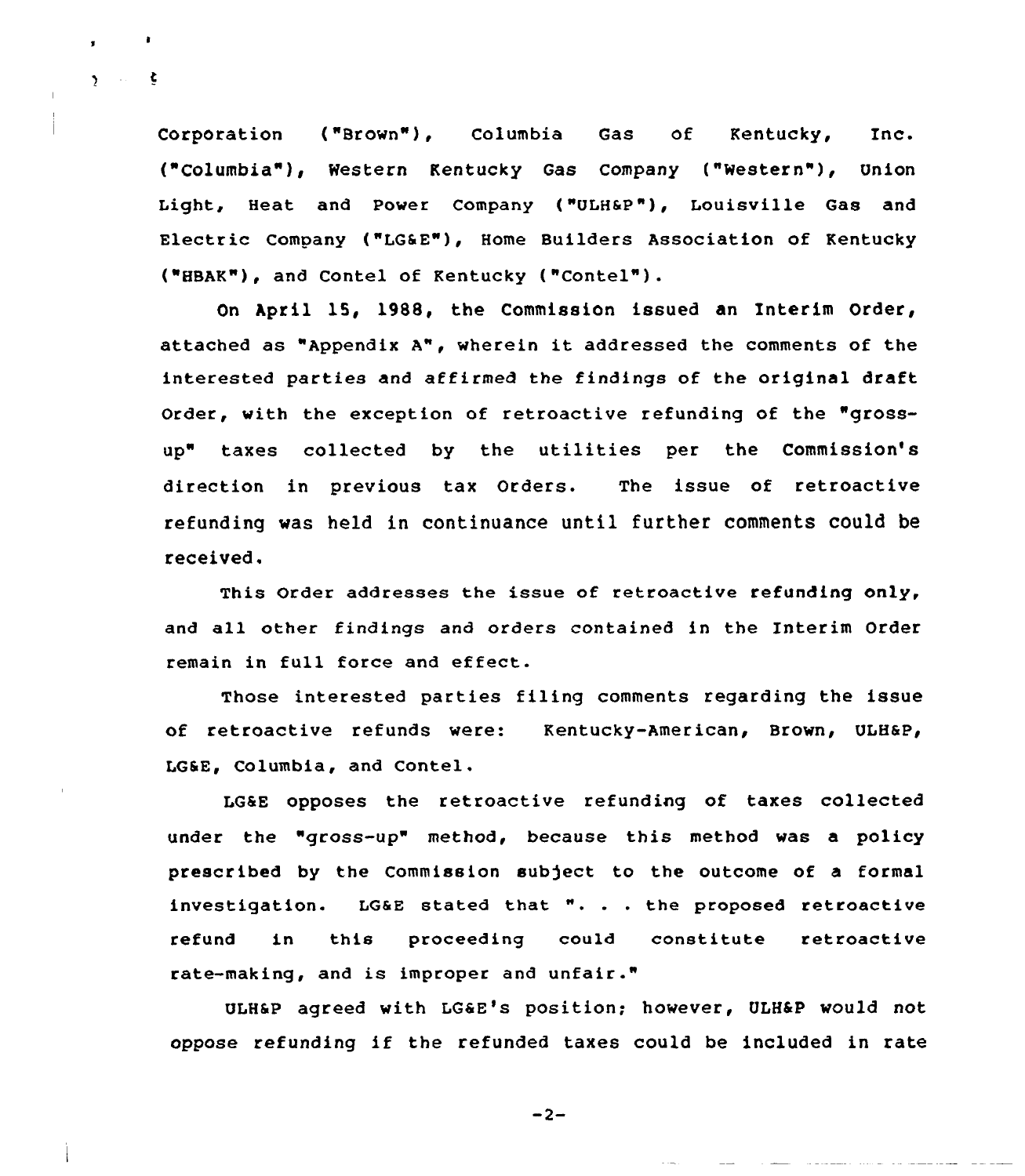base. columbia currently has a rate case before this commission and if compelled to refund the taxes, proposed that the refund be included in the rate base in that proceeding. Kentucky-American also had a rate case pending before this Commission at the time its comments were filed and stated that the effect of any refunded taxes should be included in its rate base.

 $\mathbf{y} = \mathbf{y} - \mathbf{\hat{\xi}}$ 

Brown's request for the refunding of taxes collected under the "gross-up" method deals mainly with Kentucky-Americans however, it can be extended to encompass all of the utilities in this proceeding. In general terms, Brown states that the utilities were aware of the upcoming taxability of CIAC and customer advances, and failed to provide adequate warning to its customers of the increased costs that taxability would generate. Brown went on to add that the utilities failed to provide notice of the rate increase represented by the "gross-up" of CIAC as required by 807 KAR 5:Oll.

The information filed in response to the Interim Order reflects that the issue of CIAC and customer advances is not material in amount to any of the affected utilities with the exception of Kentucky-American. The gross amount of CIAC collected by Kentucky-American during the "gross-up" period was approximately  $$3.8$  million in comparison to  $$277,000$  collected by ULH6P during the same period.

The magnitude of the financial impact that the "gross-up" method had on these contributors has been clearly demonstrated. However, the utilities were operating under the method prescribed by this Commission in previous tax proceeding Orders. The

 $-3-$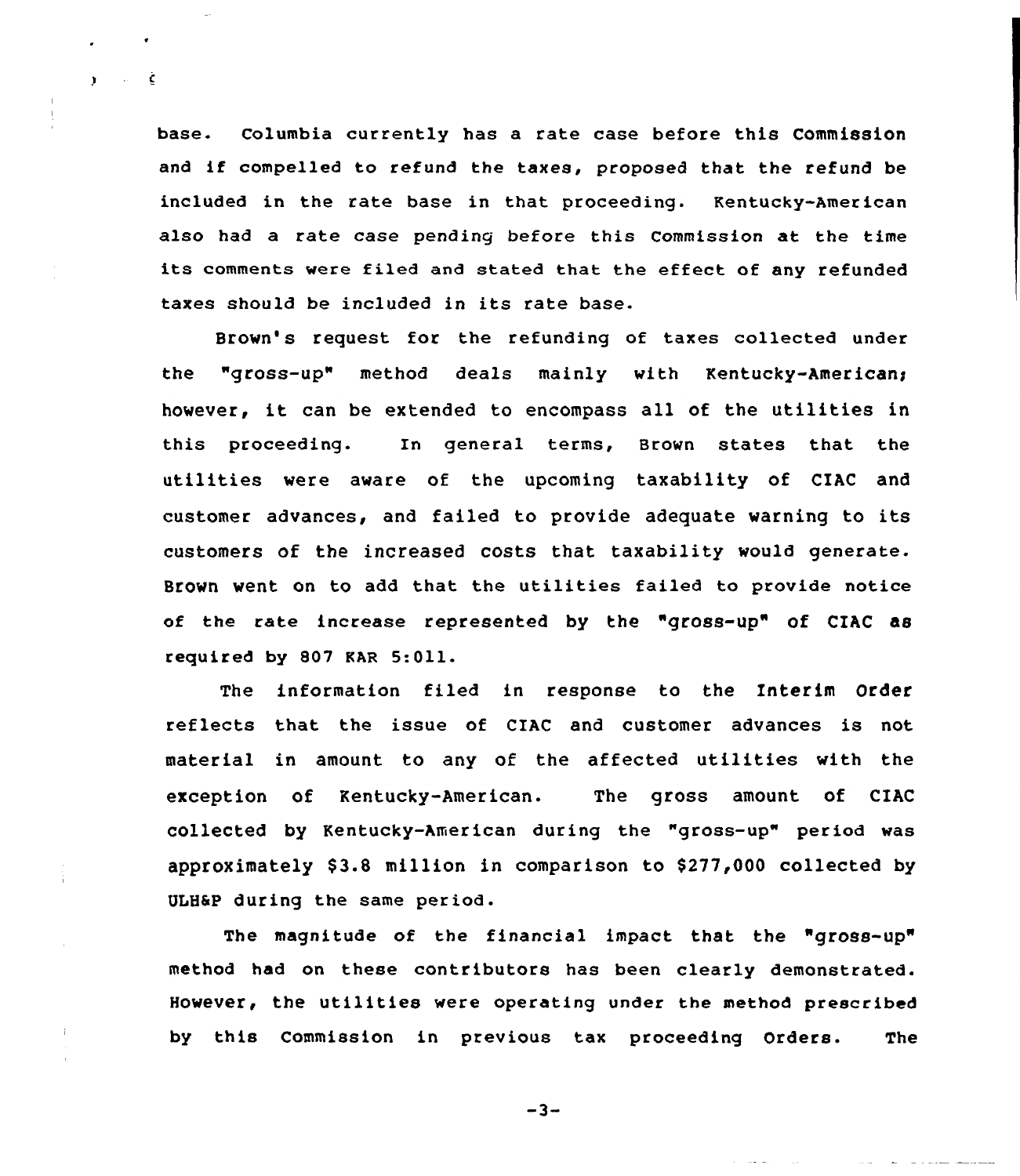Commission in those Orders, directed the utilities to use the gross-up" method until an investigation determining the appropriate methodology could be instigated.

The Commission initiated the proceedings which reviewed the effects the TRA would have on the utilities under its jurisdiction. This included the repeal of the provision of the tax code excluding CIAC and customer advances from taxable income. The utilities gave proper customer notification of these general proceedings and were not required to give notification of the possible effects of any single issue considered therein. Therefore, the notice requirements of 807 EAR 5:011 have been met.

The Commission is of the opinion that the arguments in favor of retroactive refunding are not persuasive. The Commission thus affirms its initial decision not to require the utilities to retroactively refund the taxes collected under the "gross-up" method.

## SUMMARY

The Commission, after consideration of the evidence of record and being advised, is of the opinion and finds that:

1. The utilities should not be compelled to refund the taxes collected under the "gross-up" method.

2. The Findings and Orders contained in the Interim Order issued in this proceeding not specifically amended herein shall remain in full force and effect.

BE IT SO ORDERED.

 $\mathbf{c}$ 

 $-4-$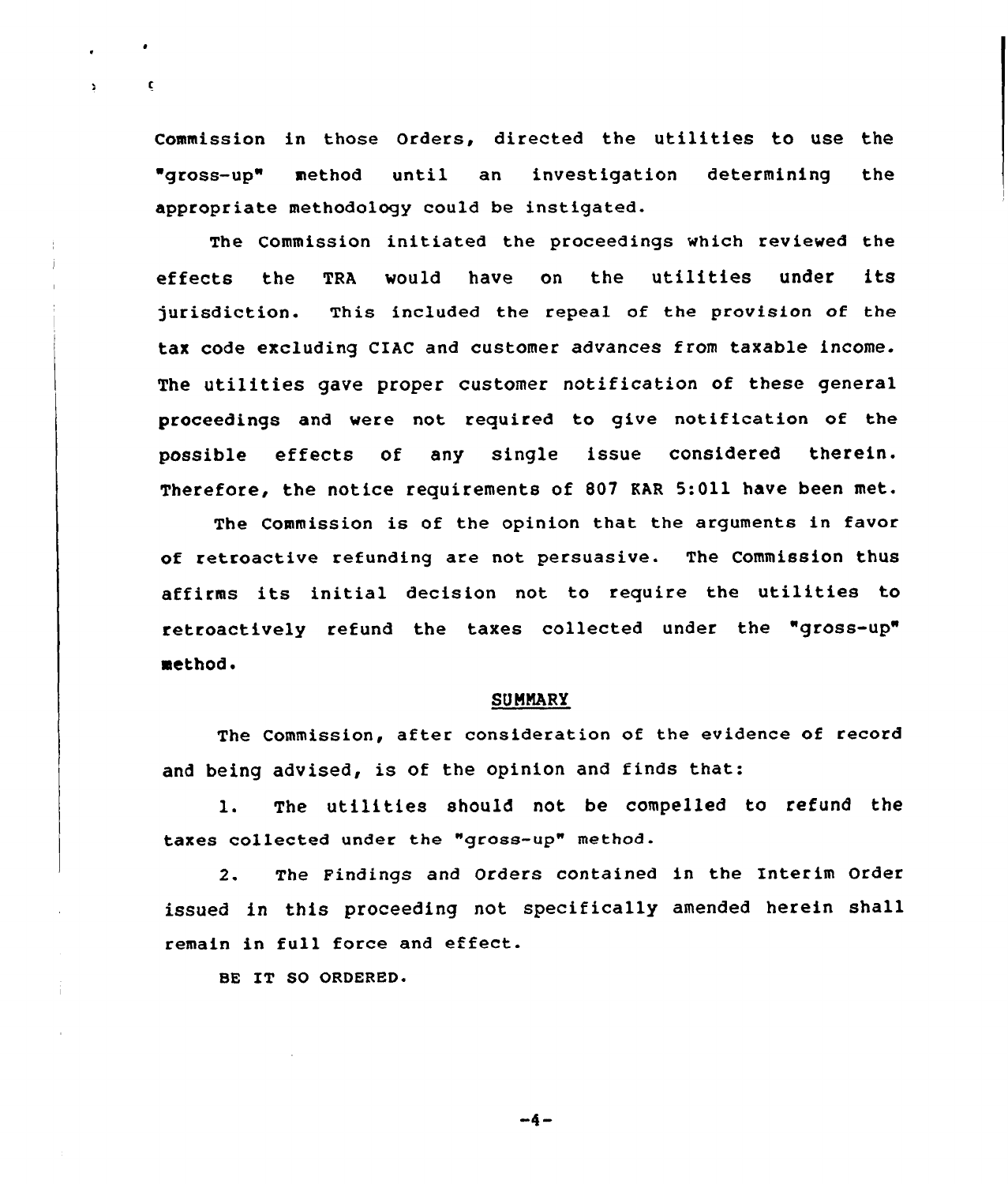Done at Frankfort, Kentucky, this 8th day of July, 1988.

PUBLIC SERVICE COHNISSION

Rich D. / murp Chatsman

Vice Chairman 1 Commissioner

ATTEST:

 $\hat{\mathbf{C}}$ 

Executive Director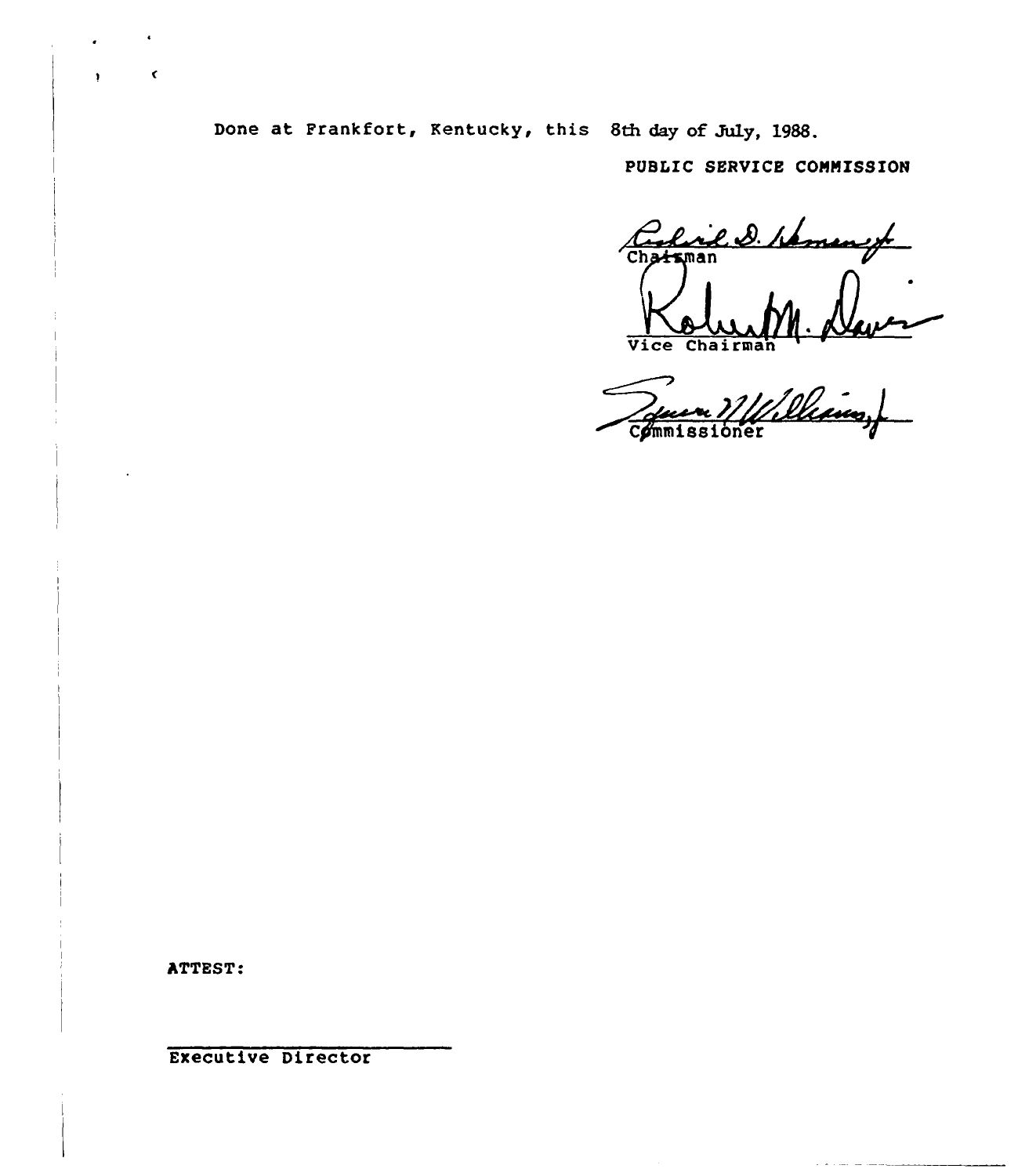#### CONNONWEALTH OF KENTUCKY

## BEFORE THE PUBLIC SERUICE CONNISSION

In the Matter of:

 $\cdot$  .

 $\bullet$ 

THE EFFECTS OF THE TAX REFORM ACT )<br>OF 1986 ON CONTRIBUTIONS IN AID OF ) OF 1986 ON CONTRIBUTIONS IN AID OF  $\overline{)}$  CONSTRUCTION AND CUSTOMER ADVANCES  $\overline{)}$ CONSTRUCTION AND CUSTOMER ADVANCES ADMINISTRATIVE CASE NO. 313

### INTERIM ORDER

## INTRODUCTION

On August 12, 1987, the Kentucky Public Service Commission ("Commission") issued an Order establishing this proceeding for the purpose of investigating the effects of Section 824 of the Tax Reform Act on the corporate regulated utilities in the Commonwealth of Kentucky and the manner in vhich this section of the Tax Reform Act is to be handled by these utilities. Under this section. customer contributions in aid of construction ("CIAC") and customer advances received by a corporate regulated utility after December 31, 1986, are to be included as taxable gross income.

The Order required all corporate requlated utilities affected by this lav to file testimony describing the effects of this section of the Tax Reform Act on their operations and to respond to questions designed to aid the Commission in fudging the magnitude of these effects. Among the issues the utilities were asked to respond to were the following rate-making options for the treatment of CIAC and customer advances:

a. Requiring the contributor to increase ("gross-up") the amount of the contribution to include the associated tax liability.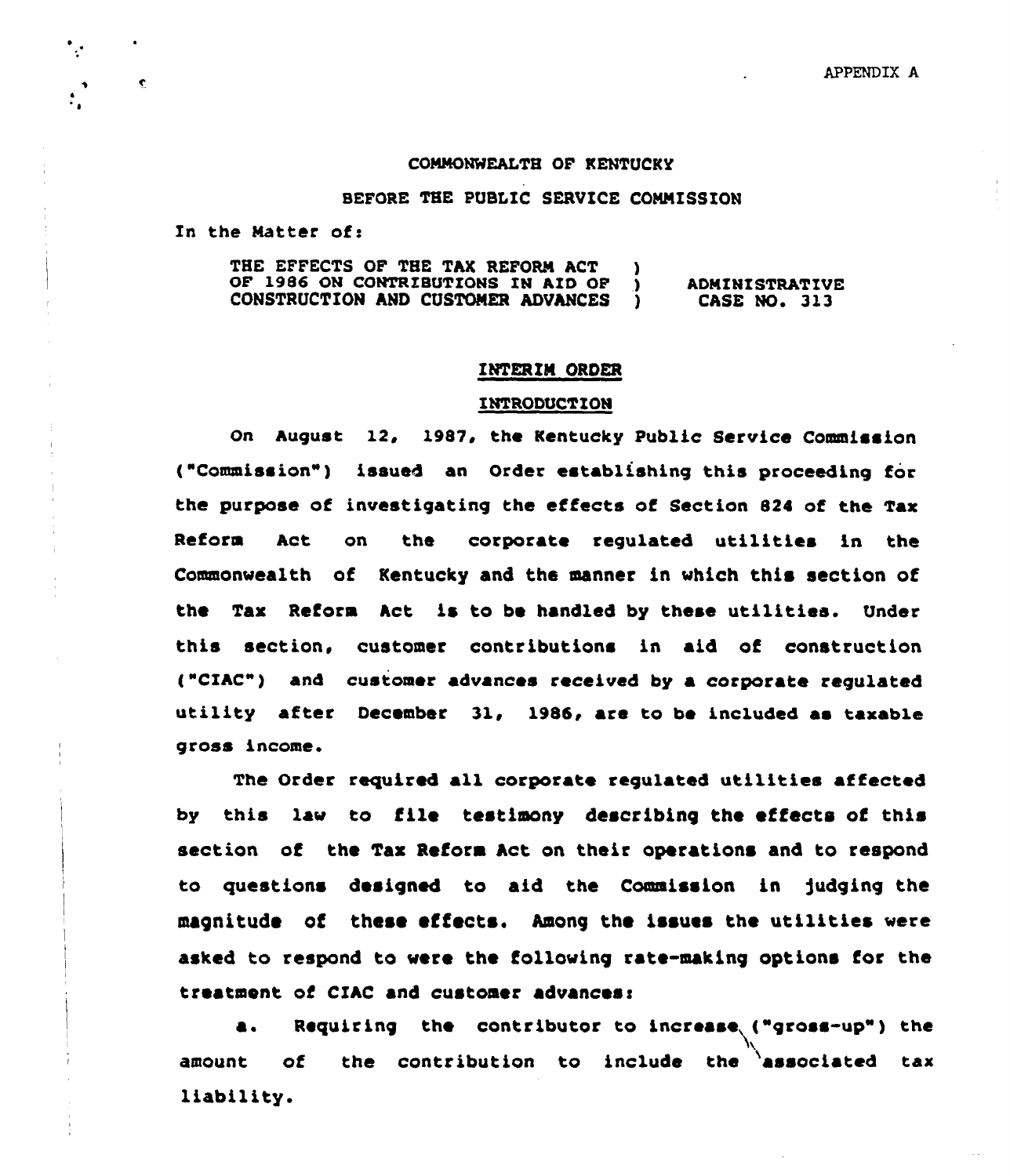b. Requiring the utility to bear the tax liability associated with the contribution and passing the increase to on-going customer rates ("no gross-up").

 $\bullet$ 

¢

٠.

c. Requiring the utility to pay the tax associated with the contribution and splitting any resulting revenue requirements between the on-going customer rates and the contributor.

d. <sup>A</sup> leasing agreement between the utility and the outside party rather than a contribution transaction.

e. Recording the contribution at its net present value and basing the tax liability on this value.

f. Treating the contribution as deferred revenue and basing the current tax liability on that portion of the contribution treated as current revenue.

g. Any other method under consideration. Among the proposals received under this category was one which would require the contribution be grossed up, but offset by the net present value of future tax benefits that will result from the contribution ("modified gross-up").

In addition to the utilities, the Commission invited other interested parties to file testimony or comments. Notions to intervene in this proceeding were received from the Attorney General of the Commonwealth of Kentucky ("AG") and Brown Sprinkler Corporation ("Brown"). Both of these motions were granted by the Commission. Other interested parties filing comments were the Transportation Cabinet of the Commonwealth of Kentucky ]"Transportation") and the Home Builders Associetion of Kentucky ("HBAK").

 $-2-$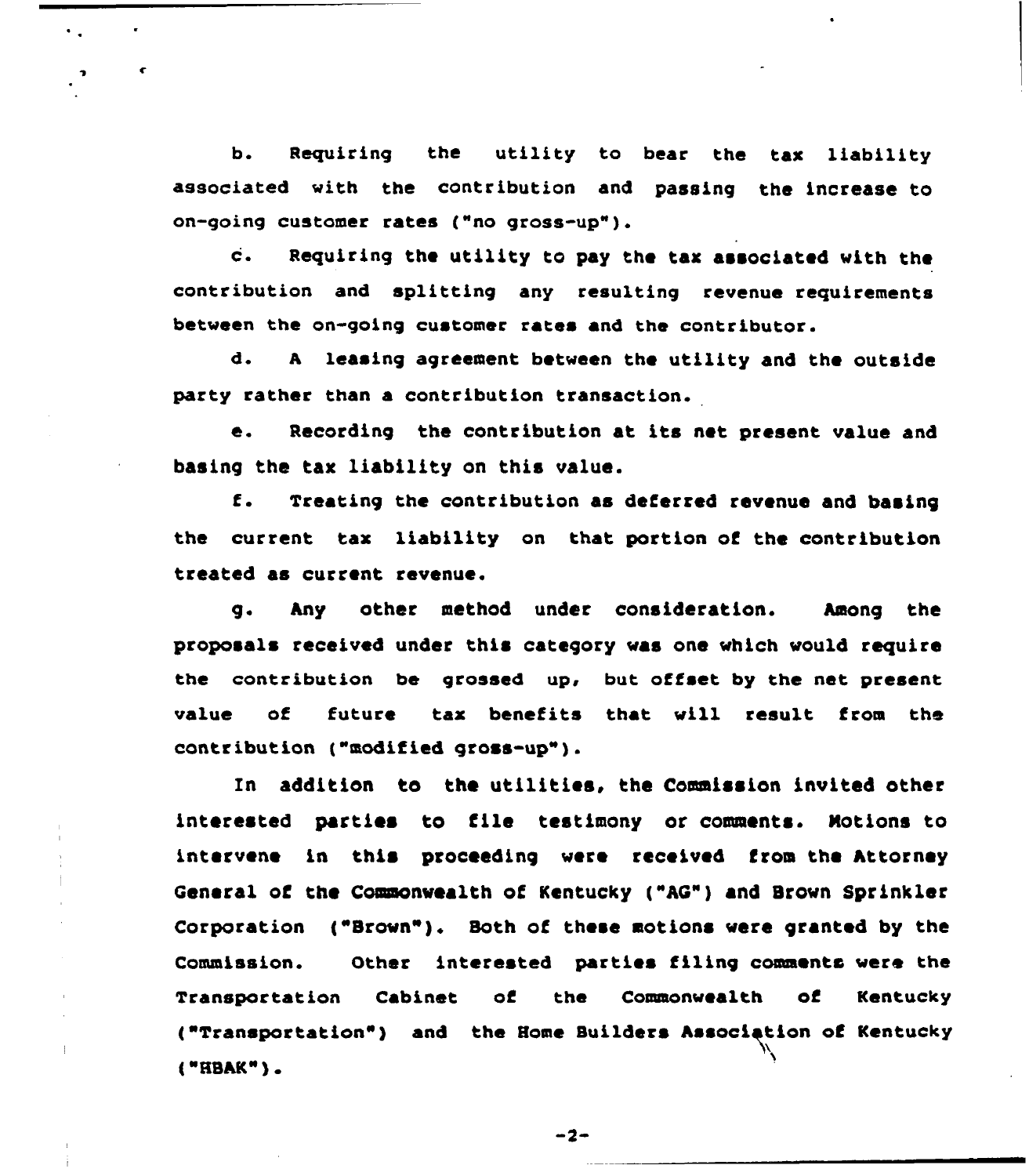The utilities filing testimony and/or comments in this proceeding were Delta Natural Gas Company ("Delta"), American Telephone and Telegraph ("AT&T"), GTE South, Inc. ("GTE"), Clearvater Disposal, Inc. ("Clearvater"), Mestern Kentucky Gas Company ("Western"), Union Light, Heat and Power Company ....<br>("ULH&P"), Columbia Gas of Kentucky, Inc. ("Columbia"), Louisville Inc Gas and Electric Company {"LQ4E"), Kentucky Utilities Company ("KU"). Kentucky-American Mater Company {"Kentucky-American" ), Kentucky Power Company ("KPC"), Contel of Kentucky, Inc. ("Contel"), South Central Bell Telephone Company ("SCB"), and Roy Potter Mater Service ("Potter" ).

In their responses, AT&T, GTE, SCB, Clearwater, and Potter stated that this proceeding vas not applicable to their operations. Contel simply stated that it did not wish to offer testimony.

All other responding utilities addressed the items proposed by the Commission in its August 12, 1987, Order, thereby becoming active participants in this proceeding.

On October 12, 1987, the Commission ordered KU, LG&E, KPC, ULBaP, Mestern, Delta, columbia, and Kentucky-American to file subsequent comments pertaining to the appropriate journal entries to the various rate-aaking options detailed above and in the August 12, 1087, Order. All utilities, so ordeced, filed comments vithout exception.

On October 13. 1082< the Commission issued an Order scheduling a hearing for November 10, 1987. The purpose of the hearing vas to consider the testimony, commehts, and other

 $-3-$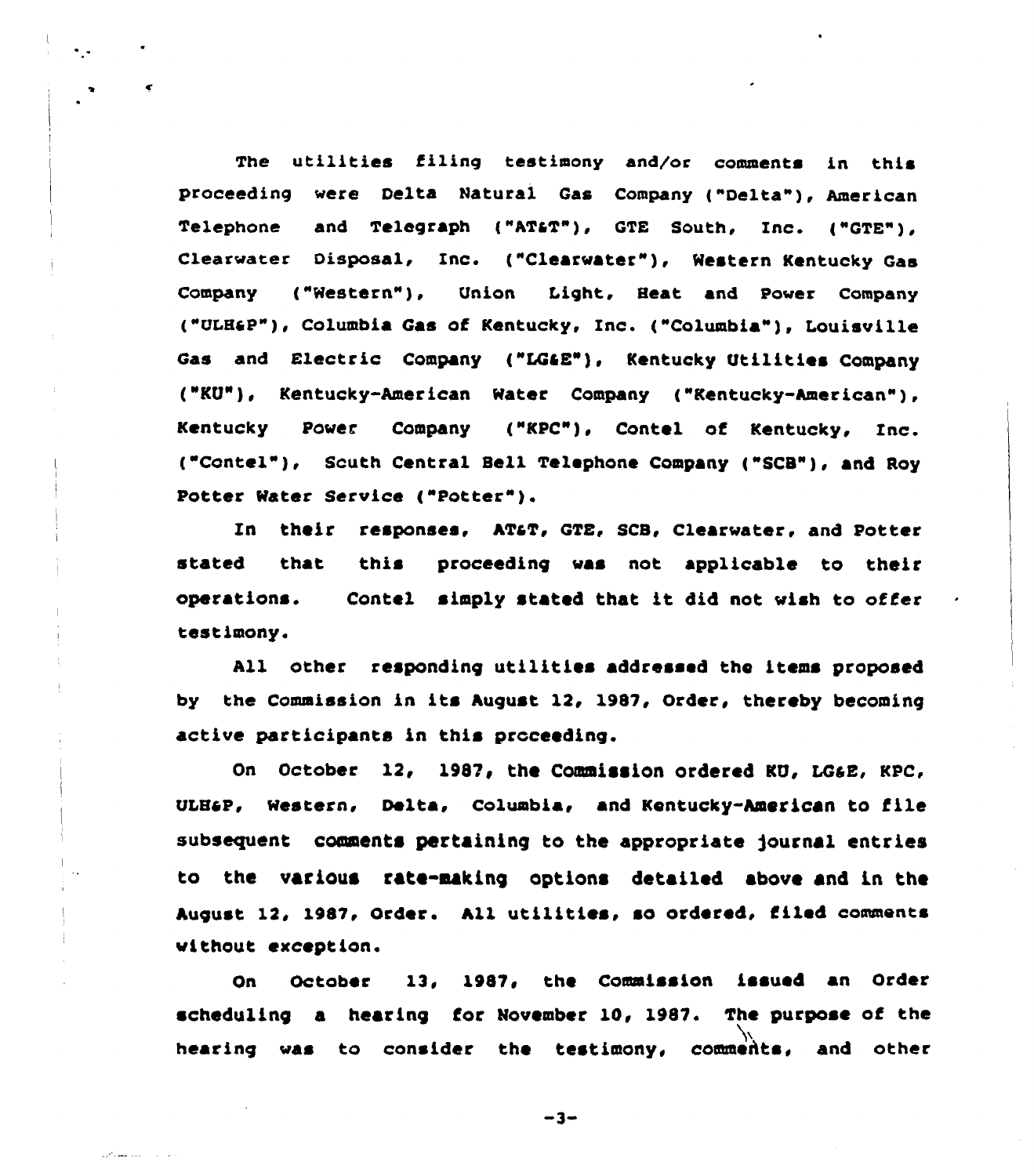evidence presented by the participants in this proceeding. The parties represented and participating at the hearing were the AG, Kentucky-American, Columbia, KPC, LG&E, KU, Western, ULH&P, SCB, Brown, HBAK, and Transportation.

On November ll, 1987, the Commission issued an Order establishing a procedural schedule. This schedule called for parties to file briefs no later than November 30, 1987. The Commission granted Notions for Extensions of Time to Pile Briefs to the hQ and Brown. Briefs were filed in this proceeding by ULH&P, KPC, KU, Kentucky-American, AG, and Brown.

On January 29, 1988, the Commission amended its procedural schedule. On Pebruary 26, 1988, a draft Order was issued detailing the proposed methodology to be used by the corporate requlated utilities under the Commission's jurisdiction and requesting comments from all interested parties participating in this procedure.

Those interested parties filing either comments or general acceptance vere! Delta, KPC, KQ, hG, Brovn, Columbia, Western, ULH&P. LG&E. HBAK. and Contel.

It has come to the Commissin's attention that HSAK has failed to request intervenor status in this proceeding. However, the Commission grants HBAK intervenor status as if so requested.

All interested parties filing comments regarding the draft Order agreed with the "no gross-up" methodology prescribed by the Coaaission for all corporate regulated utilities with the exception of Class <sup>B</sup> and <sup>C</sup> water and sewer utilities. However, Columbia proposed language revisions to the draft Order regarding

 $-4-$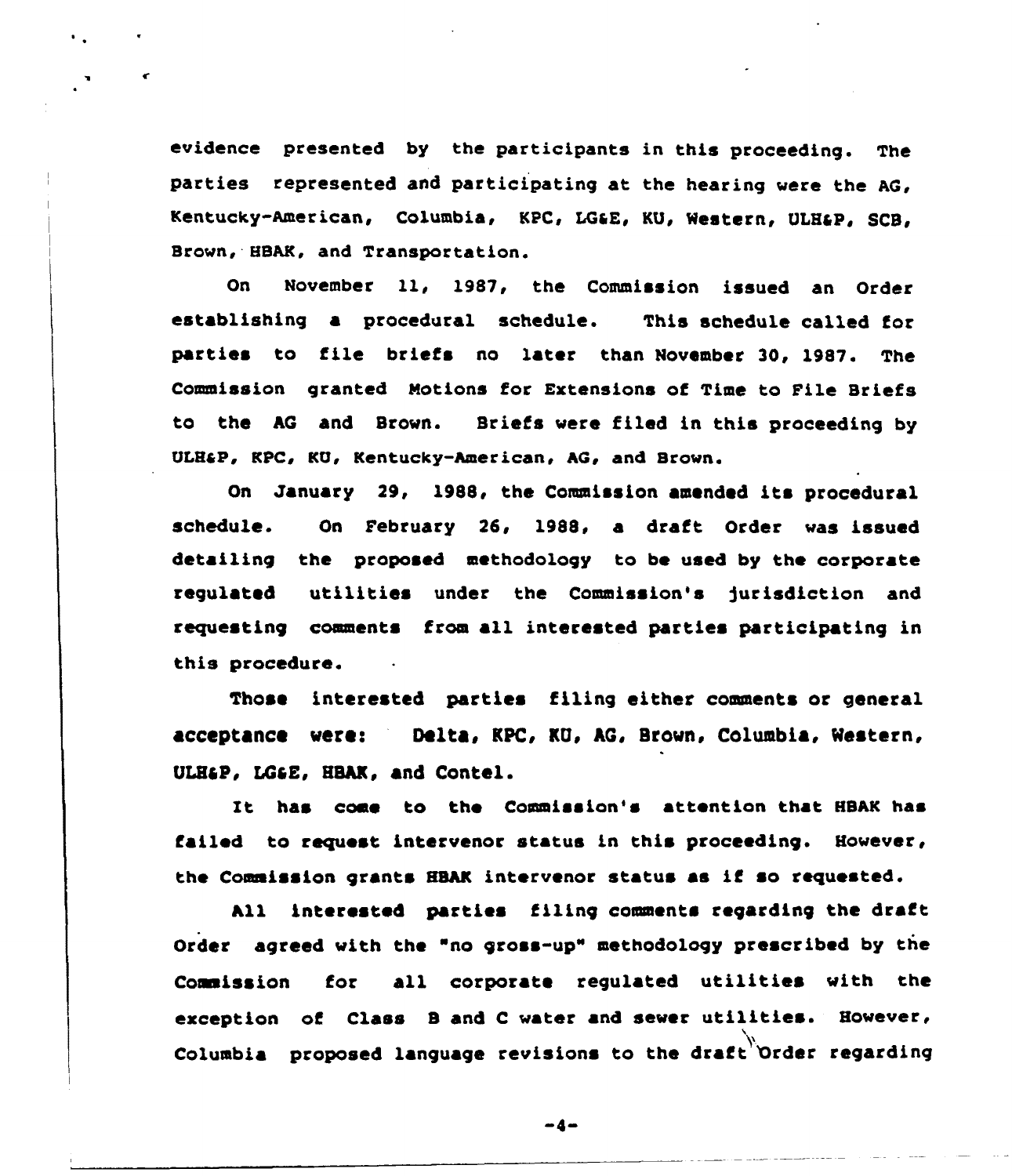the clarification of the rate base treatment of deferred taxes associated with the "no gross-up" methodology. Having reviewed Columbia's Language revisions, the Commission is of the opinion that they are correct.<sup>1</sup>

 $\sum_{i=1}^{n}$ 

 $\epsilon$ 

والمحافظ فليفترض

Based on the comments received regarding the draft Order and the overall acceptance of the "no gross-up" method, the Commission is of the opinion that the draft Order should be amended to reflect the Language revisions proposed by Columbia and should be affirmed with the exception of the refunding issue. Due to the comments and evidence presented by the AG, Brown, and HBAK, the Commission has amended the section entitled Retroactive Refunds to request further information, and is of the opinion that this issue should be investigated further. This Interim Order approves all findings of the original draft Order with the exception of the retroactive refunding of the taxes collected under the "gross-up" method

# INTERNAL REVENUE SERVICE NOTICE 87-82

On December 21, 1987, the Internal Revenue Service ("IRS") issued Notice 87-82 (published in IRB No. I987-51} which provided clarifications concerning the Tax Reform Act and CIhC.

This Notice stated that generally relocation payments made by third party as the result of activities of that party for the removal and/or relocation of existing plant would continue to be treated as non-taxable contributions to capital under XRC Section

 $-5-$ 

The language revisions are on pages 7 and 10, and are  $\mathbf{1}$ under lined.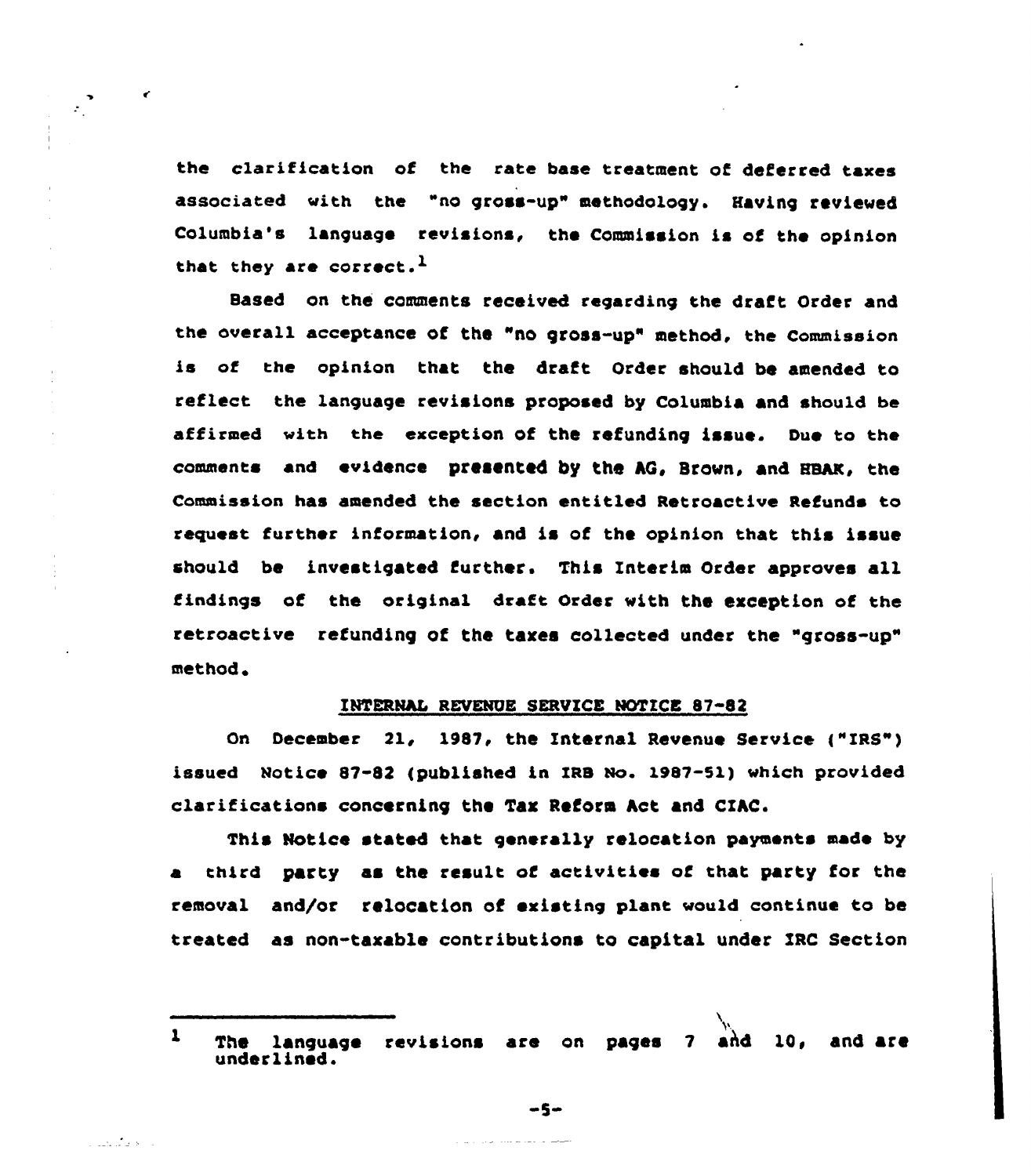118(a) where the transfer was made for the benefit of the public as a whole. Examples cited as these types of relocation payments vere: the relocation of distribution lines for the expansion of a public highway, or vhere a mining operation required the removal of existing gas distribution lines.

 $\sim$  .

 $\ddot{\phantom{a}}$ 

The notice also contained information concerning the valuation of CIAC received by a utility. Generally the valuation will be the amount of cash received or the fair market value of the property received which was defined as the utility's replacement cost. The notice further stated that should the fair market value of property purchased by the utility be less than the purchase price paid by the utility, then the. difference should be recorded as taxable CIAC.

The notice provided that any transaction or arrangement whereby the utility obtains the benefits and obligations of ownership, even though it does not possess legal title to the property, vill be considered taxable CIhC to the utility. It also contained explanations of various normalisation and accounting treatments to be used by the utilities on affected  $CIRC^2$ 

The Commission believes that this notice will reduce the concerns of government entities' transactions with utilities and, therefore, satisfies those concerns.

 $-6-$ 

 $\overline{\mathbf{2}}$ This information was obtained from the "Public Utility Executive Briefs", 88-1, January 15, 1988. Published by DeLoitte, Haskins and Sells. Individual cites have not been made.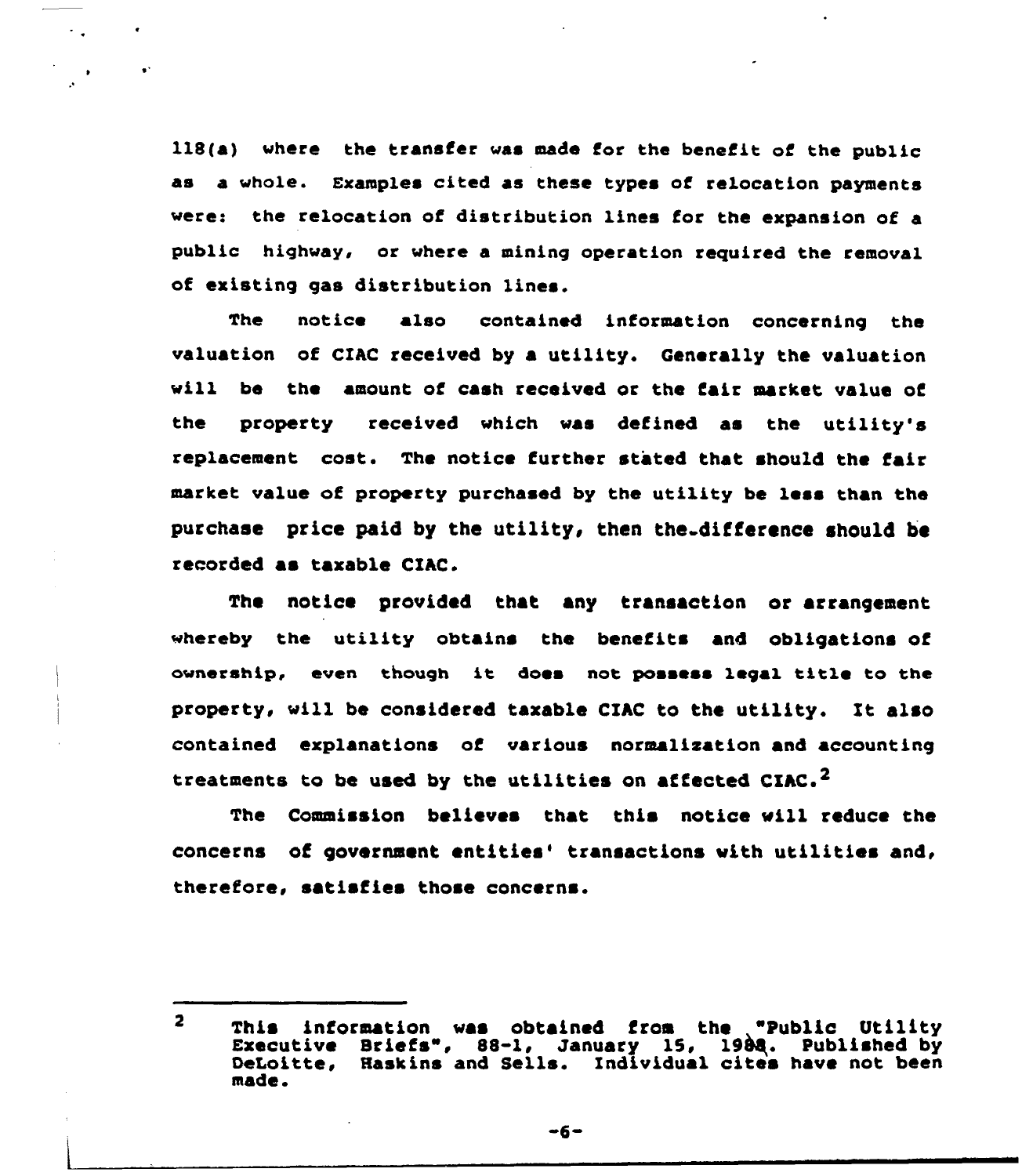### GENERAL DISCUSSION AND FINDINGS

After considering the evidence of record and XRS Notice 87-82, the Commission is of the opinion that there are currently four viable methodologies concerning CZAC which still warrant consideration. methodology: The fo11owing is a brief synopsis of each

Gross-up: Under this method the contributor would be required to pay the tax liability associated with the contribution. The contribution would be inflated or The contribution would be inflated or "grossed-up" to include the taxes. Under this scenario the tax liability is significantly increased due to the the tax liability is significantly increased due to the<br>payment of taxes on taxes. This method assumes the<br>example the state contenuous and about head the contributor is the cost-causer and should bear the additional tax liability.

Nodif ied Gross-up: This is identical to the normal "gross-up" method with the exceptioq that the net present value of tax depreciation expense to be realize by the utility relating to the construction would be used to offset the required contribution. This method assigns the benefit of future tax depreciation to the contributor.

No Gross-ups The tax associated with the contribution would be paid by the utility rather than the<br>contributor. This eliminates the increased tax liability caused by the payment of taxes on taxes. This method assumes that the customers would receive a benefit from construction and, therefore, the carryin cost of the tax liability should be spread over the entire customer base by increasing rate base for deferred taxes on CIAC.

The Kentucky-American Plan: This plan is a hybrid of the "gross-up"/" no gross-up" methodologies where the contributor can select a refund or no refund option.

"No Refund" Option: Under this alternative the a. contributor would not be required to pay the associated tax liability ("no gross-up"). total amount contributed would be recorded as ordinary income for tax purposes and the associated tax liability would be recorded as a payable. Kentucky-American would supply the capital necessary for completion of the construction<br>(construction cost - net contributions). The  $(constant to not  $-\text{net}$  contributions).$ contribution would be recorded as CIAC and the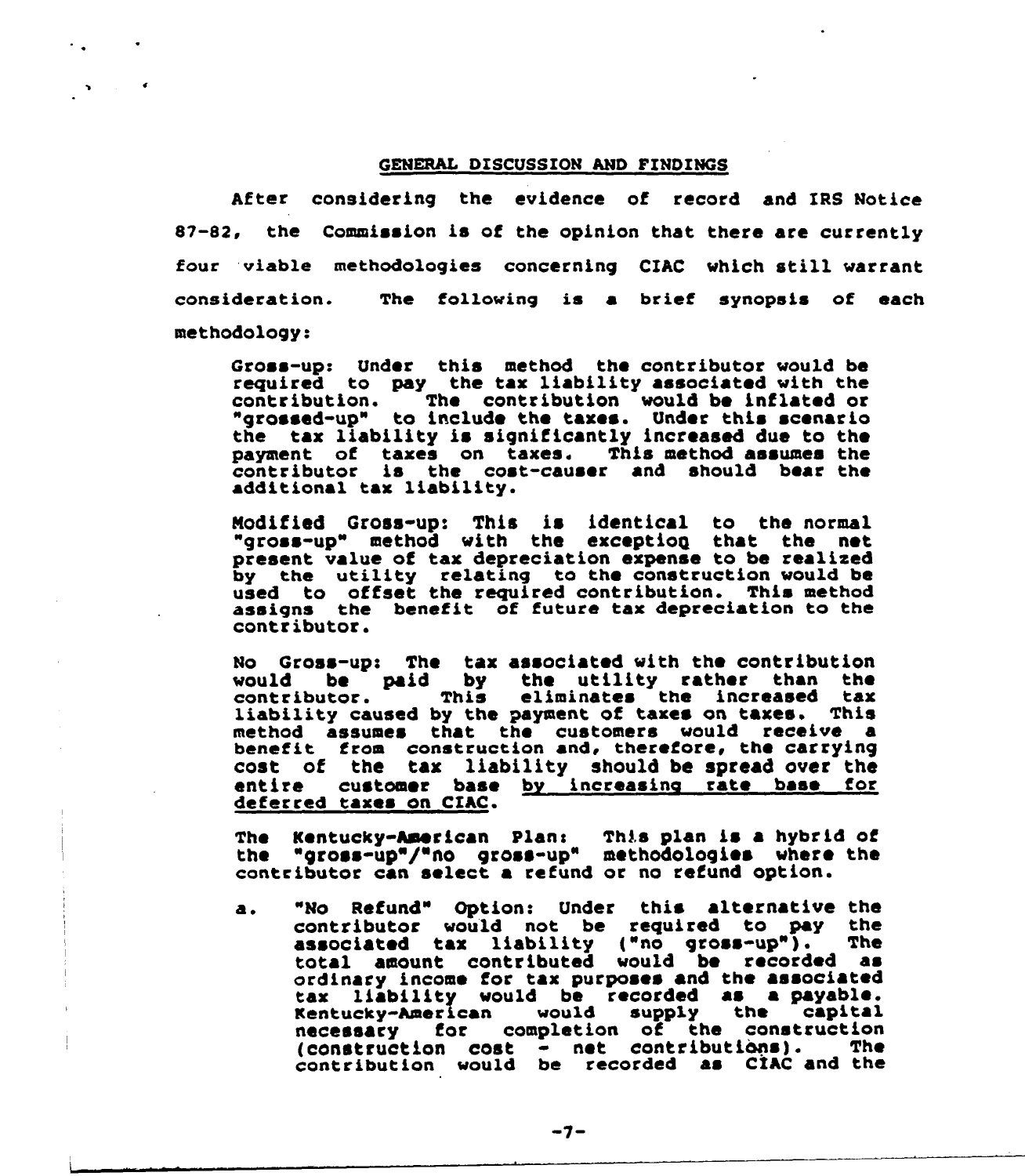developer would not be entitled to any potential refund.

b. "Refund" Option: Under this alternative the<br>contribution would be increased to include the<br>additional tax liability ("gross-up"). The<br>contribution would be recorded as a customer advance and the contributor would be entitled to any potential refunds of the entire contribution within the statutory time limit of 10 years.

 $\ddot{\phantom{a}}$  .

In determining what action to take in this proceeding the Commission considered the various advantages and disadvantages of each method in relation to the others.

It was generally agreed that the Tax Reform Act did not create an additional tax liability since  $" . . . .$  any additional tax liability created on the front end through contribution or advances will be offset over time eithet through depreciation of the asset or through deductions for the refund of advances . . . Rather, the issue is how to treat the carrying charges associated with the deferred tax balances created by these timing differences".<sup>3</sup>

oeferred taxes arise when there is a difference between tax accounting and book or rate-making accounting. As previously stated, the Tax Reform Act requires CIAC and customer advances to be treated as taxable income to the receiving utility for income tax purposes. The contributed property can then be depreciated for tax purposes over a predetermined tax life. However, for rate-making purposes, the contribution is not included in the taxable income of the utility, depreciation expense on the

<sup>3</sup> Brief of Kentucky Power Company, filed November 30, 1987, page 3.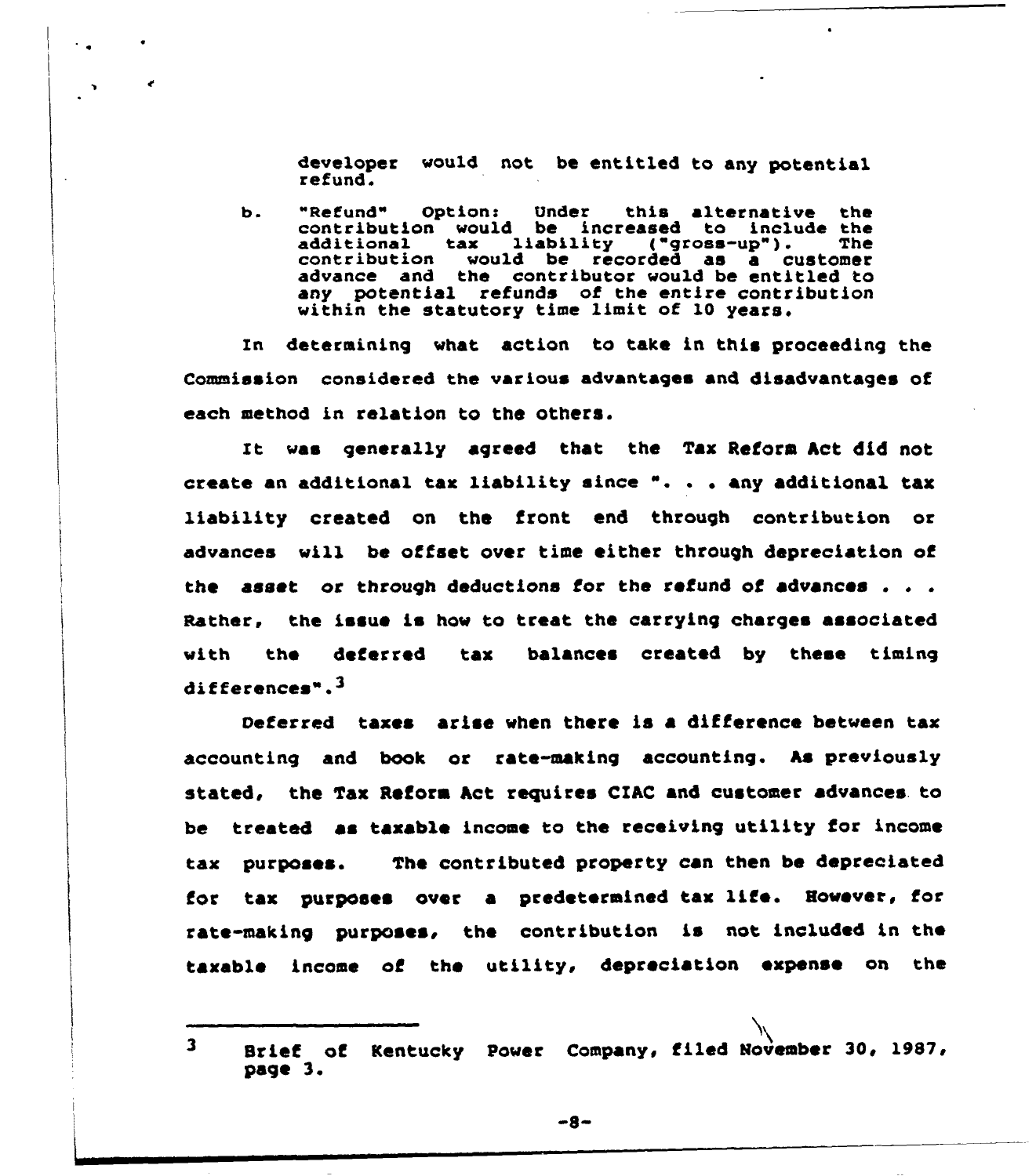contributed property is disallowed from the operating expense of the utility, and the property is excluded from the utility's net investment rate base. This difference between tax accounting and rate-making accounting is gradually reduced over a period of time as the contributed property is depreciated for tax purposes and the associated deferred taxes are amortized. The differences in tax accounting and accounting for rate-making equal in the end and, thus, the only issue remaining is the time value of money, or the carrying charge.

boost utilities participating in this proceeding stated e preference for full flexibility among options on a ease-by-case basis to decide this issue. However, Srovn Sprinkler, in its brief, pointed out that allowing the utilities the option of choosing a method or methods vhich they preferred could result in a "patchwork pattern of assessments or charges for the taxes and handling costs resulting in confusion . . . would pose a potential financial hazard for small businesses engaged in the construction and construction related trades at sites throughout the state . . . {and) may have an adverse impact on the economic development of some parts of Kentucky while benefiting other areas . . .  $^{\#4}$  The Commission agrees with this assessment

When expressing a preference for one method over another, the utilities (with the exception of ULH&P and Kentucky-American), AG, and Brown Sprinkler chose the "no gross-up" method. This method

 $-9-$ 

Brief of Brown Sprinkler, filed December  $\overrightarrow{23}$ , 1987, pages 1  $\blacktriangleleft$ and 2.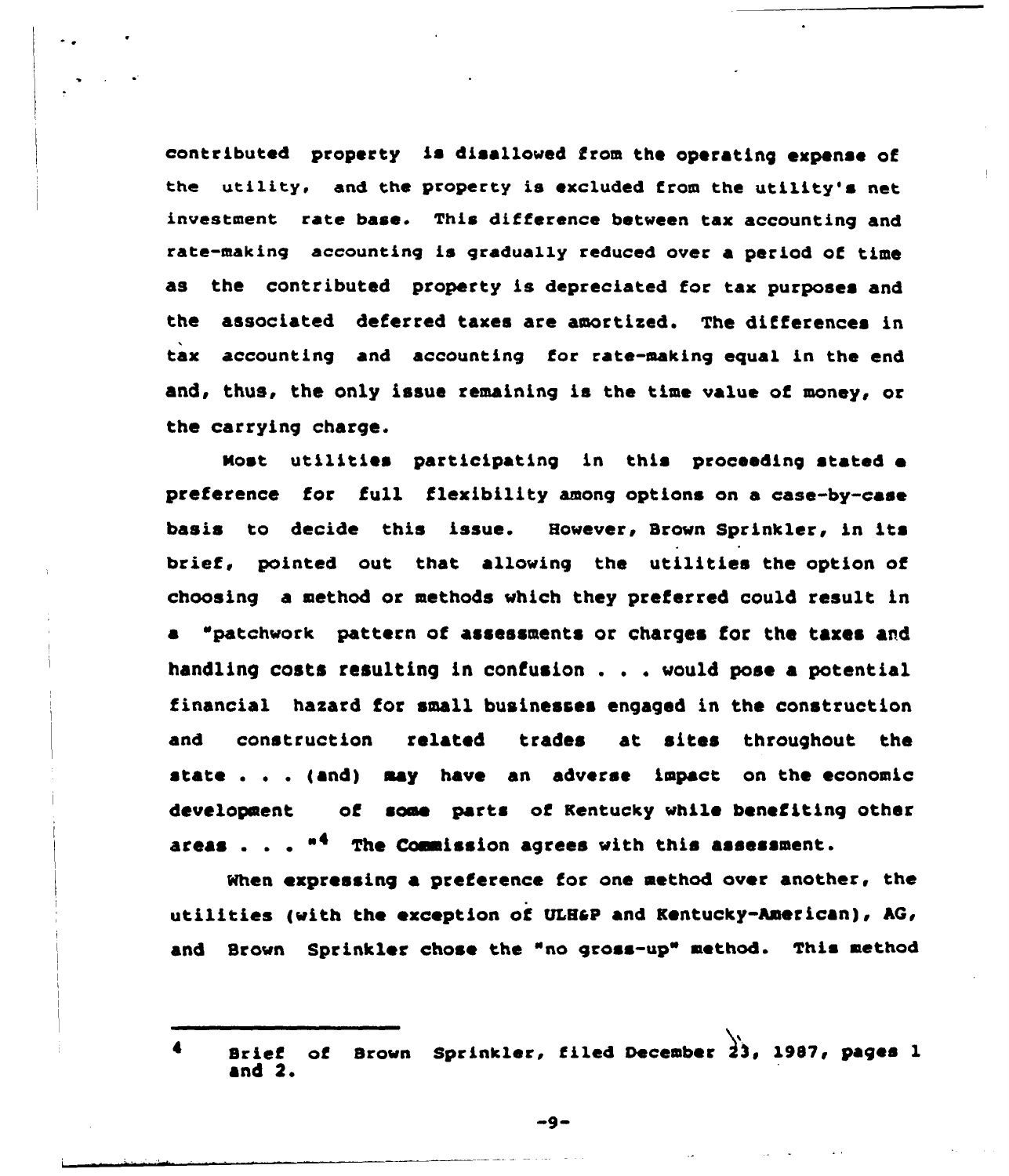eliminates the necessity af financing the applicable income taxes with additional collections from the contributor. The tax could easily be paid from the internally-generated cash flow af larger utilities without necessitating additional external financing and the carrying cost could be spread among the general body of ratepayers bv allowing deferred taxes on CIAC as an increase to rate base, with a diminutive effect on an individual ratepayer's monthly bill.

Zn its brief, Kentucky Paver Campany stated that using 1985 data "the company would have initially paid \$328,000 in state and federal tax associated with cantributions and advances, and the customer would have paid the carrying cost through an additional revenue requirement of \$114,000. This would equate to .002¢ per kilowatt hour . . . (a) 24¢/year annual increase in the average customer's bill . . .  $"$ <sup>5</sup>

Conversely, if the burden of the tax is placed entirely upon the contributor, usually a new or expanding business, a developer. or a builder, the impact, and, thus, the potential consequences, becomes quite significant. Based upon a 34 percent federal tax rate, full "gross-up" would require the collection of 51.5 percent mare than the amount necessary prior to the Tax Reform Act. <sup>A</sup> \$100,000 pxoject then becomes a \$151,515 project with no added benefits to either the developer, the utility, or its customers.

<sup>S</sup> Brief af Kentucky Paver Company, filed November 30, 1987, pages <sup>3</sup> and 4.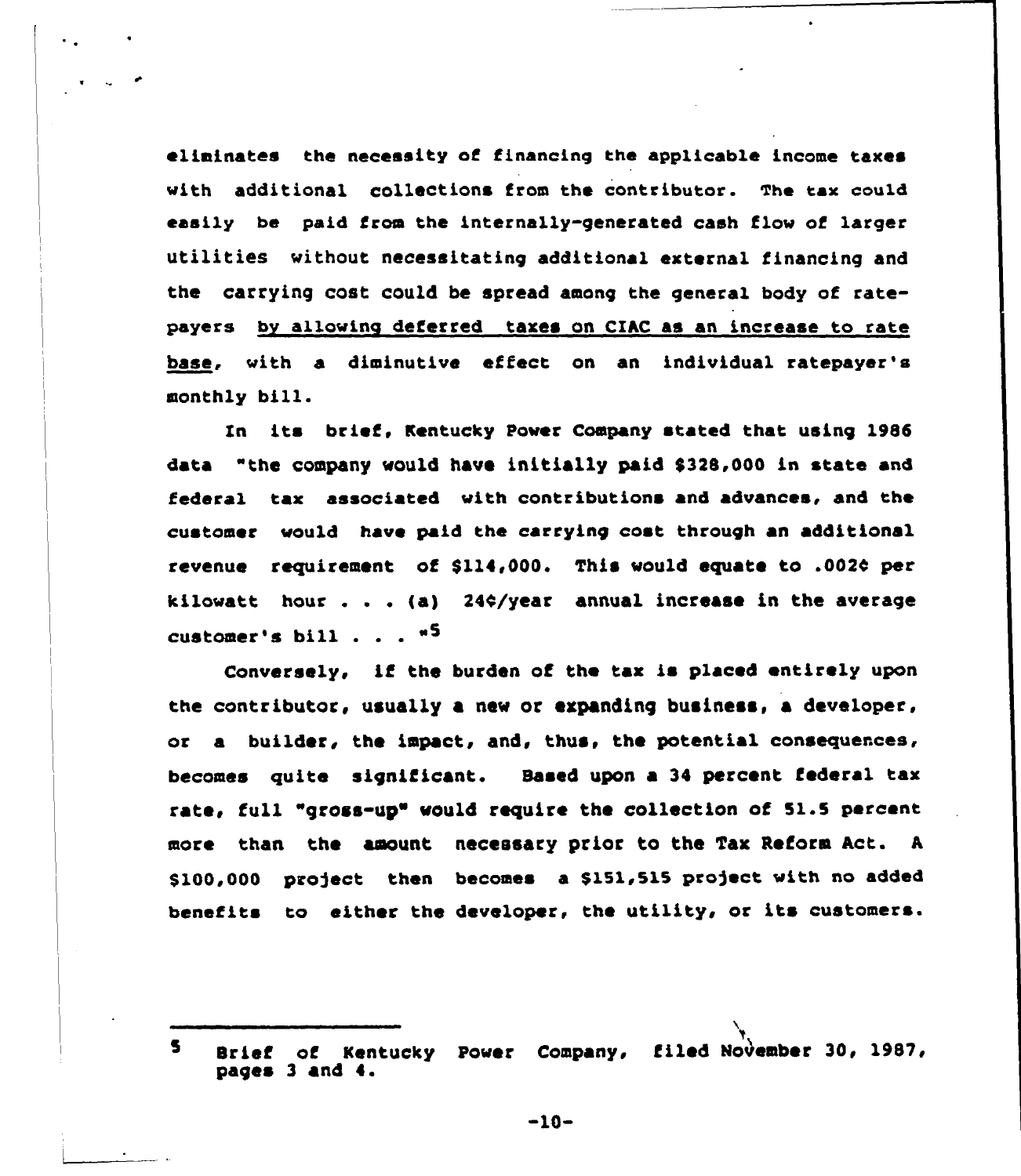As a consequence, business expansion, home building, and development could be hampered.

Also notable in this regard is that areas served by municipal or non-profit utilities vould gain an advantage in attracting business expansion and development if taxable utilities were required to "gross-up" contributions. The "gross-up" method eecagnizes the tax liabiiity associated with the contribution or development; however, it does not take into consideration the additional grovth in the number of ratepayers a company realixes as a result of development.

Also, because of the intricacies and difficulty in tracing the timing and sources of taxes, the AG in its brief pointed out that the adoption of <sup>a</sup> "gross-up" method entails ". . . dealing with an estimate, the estimate of what the utility must collect beforehand from the contributor to make itself whole . . . Without knowing what will be taxed and what the tax rate will be, the estimate of vhat needs to be collected from the contributor is no more than a quesstimate."<sup>6</sup>

The "gross-up" and "modified gross-up" methods are administratively more burdensome. As a utility realises a reduction in its tax liability, as a result of tax depreciation on the contributed asset< equity and fairness vould require that refunds be made to the contributor vhose contribution generated the tax depreciation benefit. The attendant record keeping requirements to track the depreciation refunds would be extensive and, there-

Brief of the AG, filed December 7, 1987, pages 3 and  $4.$ 

6

 $-11-$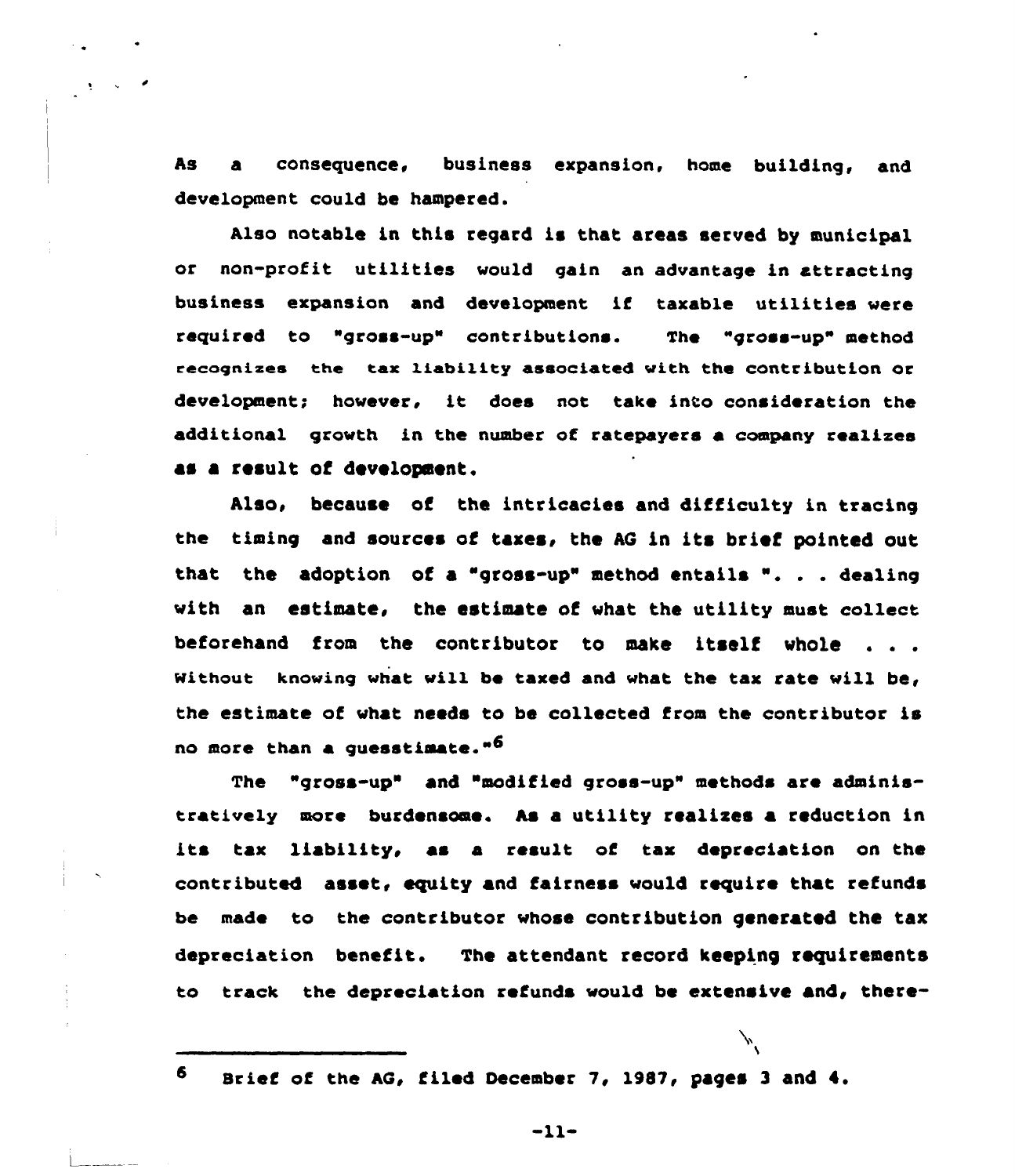fore, administratively butdensome fot gas, electric, and telephone utilities where CIAC is minimal in relation to plant in service.

The "modified gross-up" method would also require the selection of an interest rate to determine the net present value of tax depreciation expense. In large companies, with a revenue requirement based on a net investment rate base, the allowed rate of return could be used as this interest rate, or with companies that do not utilise a rate base the ovetall cost of capital might be an acceptable alternative. However, as either of these rates vary, the company would have to keep additional records to refund applicable customer advances to the contributor. This would certainly add to the administrative burden. Further, there is no guarantee that either of these rates is entirely appropriate to this application. Indeed any interest rate used would carry a corresponding clement of uncertainty.

<sup>A</sup> final considetation is the overall federal income tax burden placed upon private and corporate citisens of Kentucky under the various options. Due to the "tax on tax" element of the "gross-up" and "modifed gross-up" methods, an additional tax liability is created since the amount collected from the contr ibutot to pay the tax is also considered taxable income by the IRS. Under the "no gross-up" method, a utility's total federal tax liability is generally less than if the "gross-up" or "modified gross-up" methods are used

# GAS, ELECTRIC AND TELEPHONE COMPANIES

Since the "no gross-up" method has a de minimis effect on the revenue requirements of the gas, electric and telephone utilities,

 $-12-$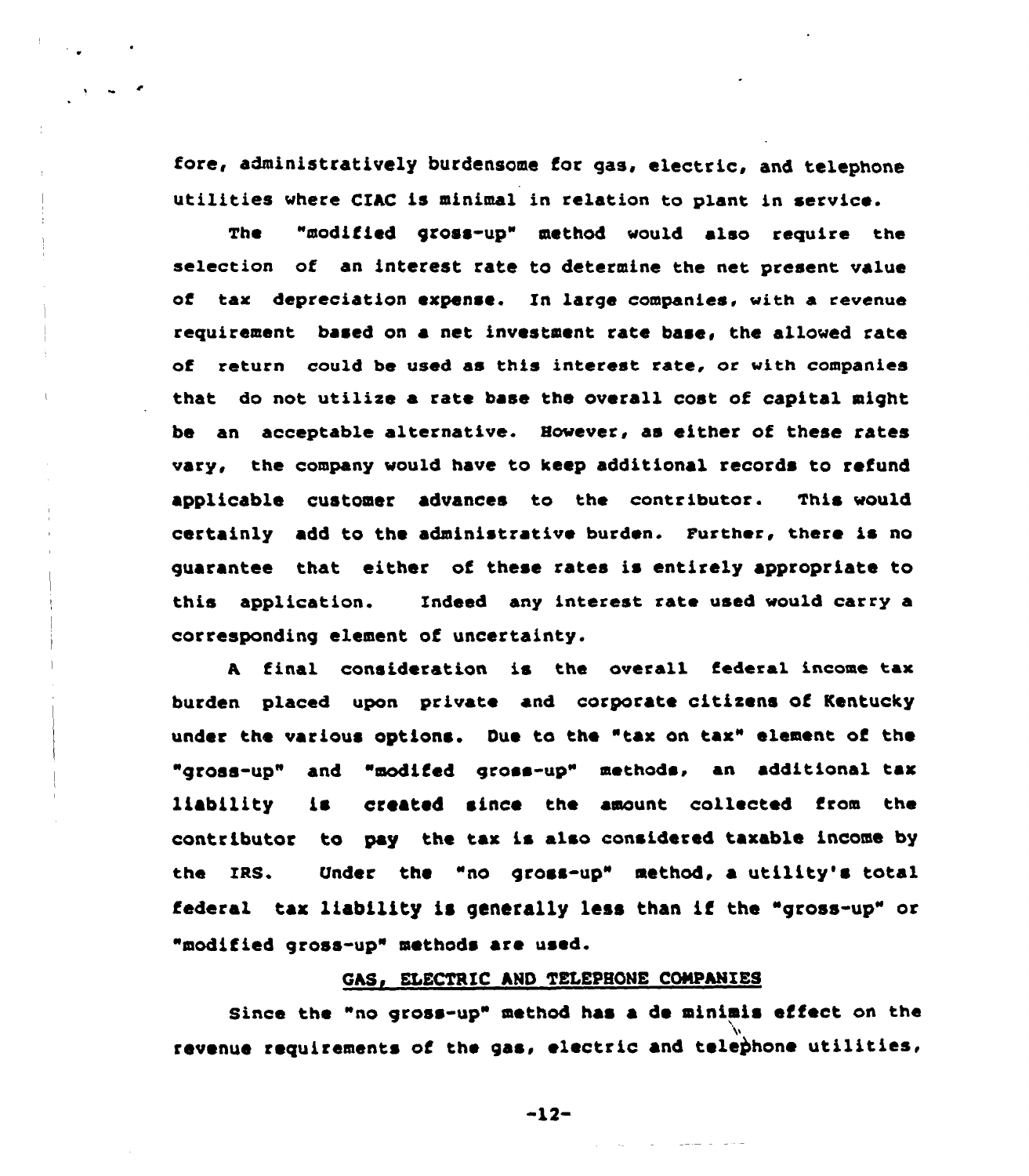is easy to administer, does not discourage additional growth, does not place one service area or section of the state at a competitive disadvantage. does not increase the total tax liability of a utility as much as the other options, and since the potential increase in tax is the result of temporary, reversible timing differences, the Commission is of the opinion that this method should be employed by the gas, electric, and telephone utilities.

### LARGE WATER AND SEWER CONPANZES

The greatest and probably the only difference in CXAC and customer advances for a water or sewer company as opposed to the other types of utility companies is materiality. Generally, for gas, electric, and telephone companies, CIAC and customer advances account for approximately <sup>2</sup> percent of the utility plant in service while Kentucky-American estimated that it comprised nearly <sup>20</sup> percent of its plant in service. Clearly, the impact or potential impact on water companies can be significantly greater than on other companies. Therefore, the Commission is of the opinion that in regard to water companies the primary factors to be considered are the materiality of the contributions to a company, that company's ability to absorb any additions corresponding tax liability that may occur as a result of the contribution, and its impact on the company's customers.

For Kentucky-American, based on the estimated cost of taxable projects for 1988 of \$1,937,000 (a figure supplied by Kentucky-American), a maximum federal tax rate of 34 percent, and the rate of return requested in Case No. 10069, Notice of Adjustment of

 $-13-$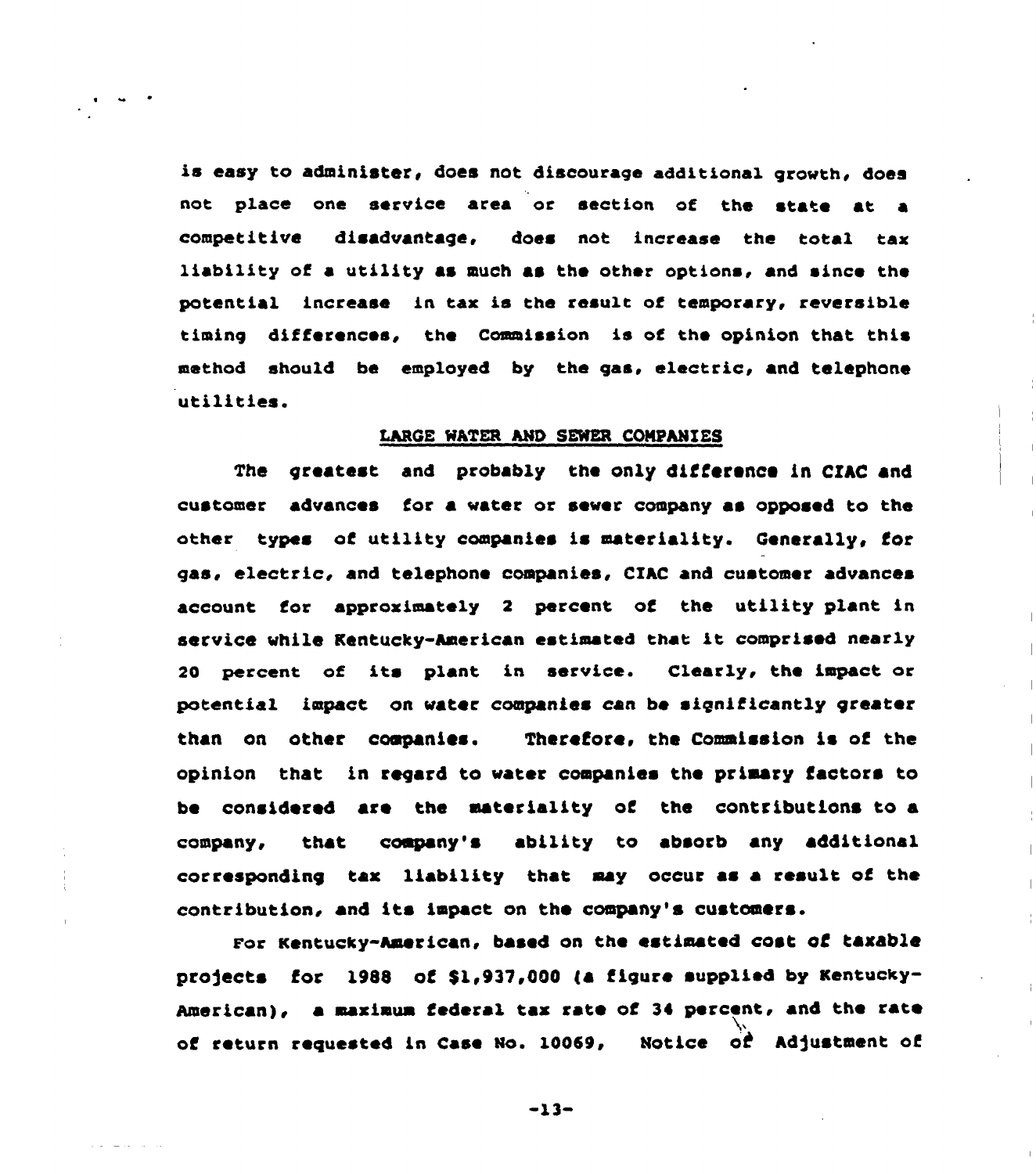Rates of Kentucky-American Mater Company, filed Oecember 1, 1987, of  $11.09$  percent<sup>7</sup>. the "no gross-up" method would result in an additional revenue requirement of \$119,480.<sup>8</sup> Under the method proposed by Kentucky-American and utilizing their assumptions as put forth in their prefiled testimony (with the exception that an allowance for additional state taxes has been eliminated), there would be an increased revenue requirement of \$47,792<sup>9</sup> and would require an additional contribution of \$598,707.<sup>10</sup> Under the "no gross-up" method there would be no increase in the contribution required.

v

Under Kentucky-American's plan, the required company contribution would be \$263.432, under the "no gross-up" method it would be \$658.580. The additional company contribution required under the "no gross-up" method of \$395,148 should not pose any undue burden on Kentucky-American. As evidenced by Kentucky-American's witness, Mr. Perrel, who stated at the hearing that

7 Testimony of Charles P. Phillips, Jr., page 17.

<sup>8</sup>  $$1,937,000$  (Estimated Project Cost) x 34% (Federal Tax Rate) = \$658,580 x 11.09% (Requested Rate ot Return) <sup>~</sup> \$73,036.52 x  $1.63589482$  (Conversion Factor) = \$119,480.

<sup>\$1,937,000 (</sup>Estimated Project Cost) x 40% (Estimated No 9 Refunds) ~ \$774,800 x 34i (Federal Tax Rate) ~ \$263,432 x 11.09% (Requested Rate of Return) ~ \$29,214.60 x 1.63589482  $(Conversion Factor) = $47,792.$ 

<sup>10</sup> \$1,937,000 (Estimated Pro)ect Coat) x 60t (Ekgimated Refunds) \$ 1,162.200 x 1.51515 (Federal Tax Gros'-up Factor)  $$1,760,907 - $1,162,200 = $598,707.$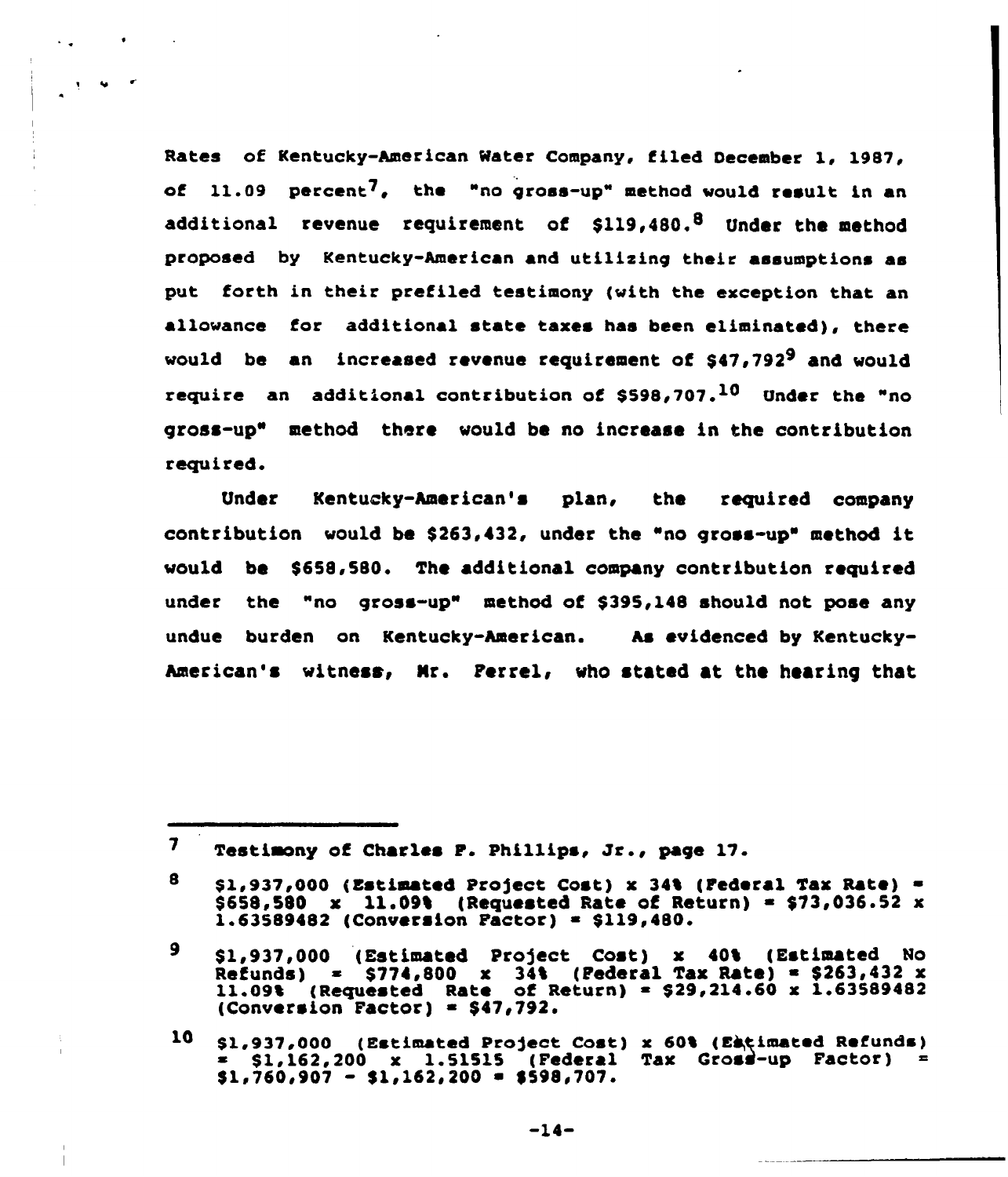should a "no gross-up" method be used, any additional funds necessary would not create a problem for the company.  $^{11}$ 

Based on Kentucky-American's total customer base of  $71.500<sup>12</sup>$ ( including residential, commercial, industria), etc.), Kentucky-American's proposal would require an additional estimated revenue requirement of 67¢ per year per customer. The "no gross-up" method would require an estimated \$1.67 per year per customer. This annual S1 difference should not constitute any undue burden on Kentucky-American's customers.

Under the "gross-up" method no additional revenue requirement would be necessary nor would any company contribution be required of Kentucky-American. However, the estimated cost of taxable projects would increase from \$1,937,000 to \$2,934,846, nearly a \$1 million increase without \$1 of additional services being provided by the increase. {This would be true to a smaller extent for any utility under the "gross-up" method).

While no additional revenue requirements would be necessary, the additional cost would have a negative impact on Kentucky-American's and the Commission's joint goal of Kentucky-American becoming a regional supplier of water. The impact of the "grossup" method on this goal can be demonstrated by the experience of Kentucky-Aaerican in Scott County where some potential customers claimed that their wells had been polluted by a landfill. The

 $\mathbf{11}$ Transcript of Evidence, filed November 20, 1987, page 59.

 $12<sup>7</sup>$ December 1987 Monthly Report of Kentucky-American Water Company filed February 1, 1988.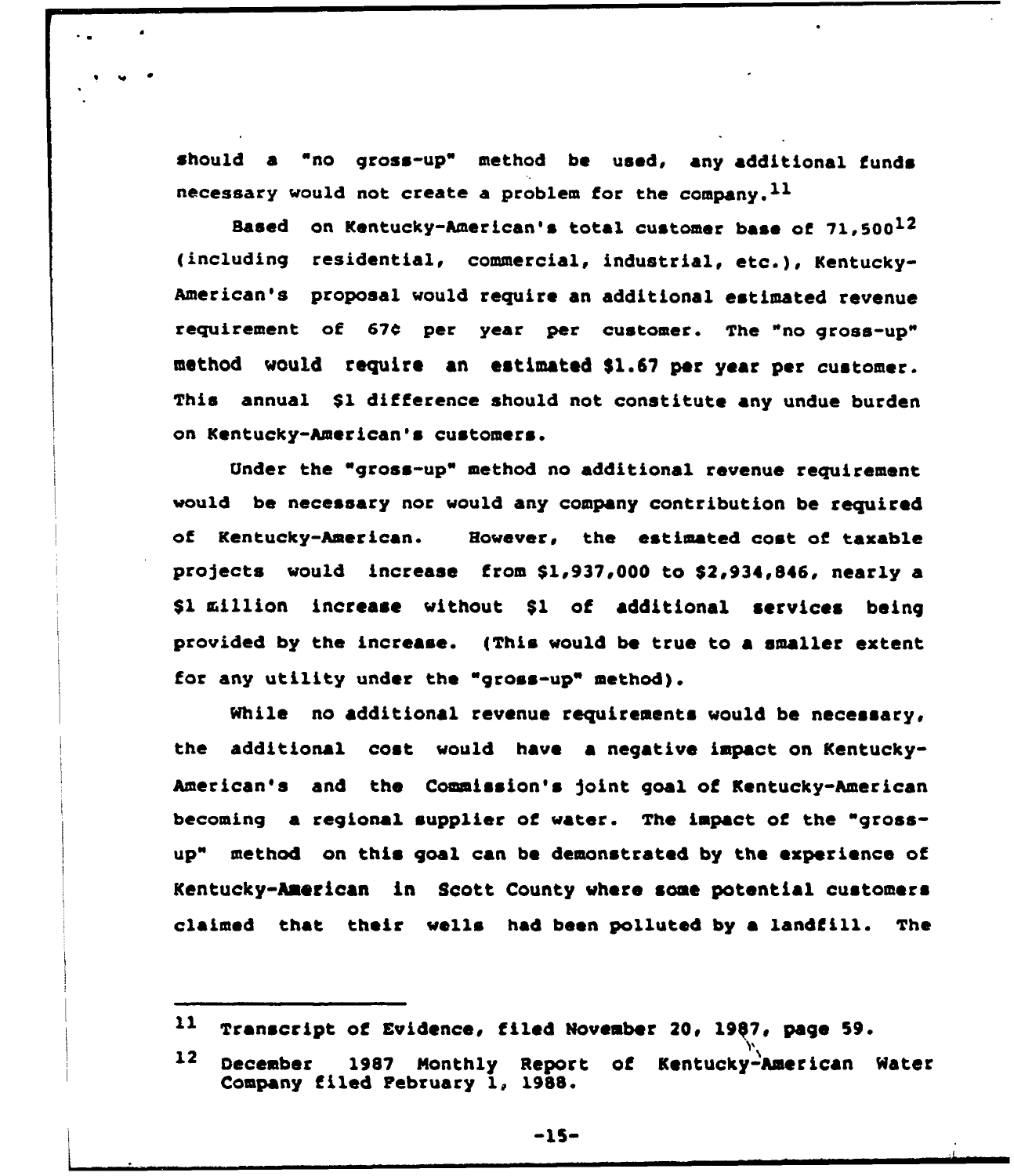city and caunty governments involved vere willing to pay the expansion costs to Kentucky-American's facilities but refused to pay any additional tax increment. The situation vas resolved only by assuming the contribution would not be considered taxable income to Kentucky-American.<sup>13</sup>

Since the "no grass-up" methad would nat place any undue burden on Kentucky-American ar its ratepayers, and for the other reasons stated previously, the Commission is of the opinion that Kentucky-American and all Class <sup>A</sup> and B vater and saver companies should use this method in its tax treatment of CIAC and customer advances. However, quarterly reports should be filed by these companies vith the Cammission in sufficient detail to enable the Commission to take appropriate action should this method become burdensome to these companies or their ratepayers in the future.

# SMALL MATER AND SENER COMPANIES

No small water or sever companies participated in this proceeding. However, the taxation of CIAC and customer advances should be an issue of major concern to these companies. All the major companies participating in this proceeding agreed that the financing of any additianal tar on CZAC and customer advances would not present a financial hardship to them. This payment may present a financial hardship to sma11 companies. The New York Public Service Commission recognised this difficulty vhen in Case No. 29465 it stated:

 $-16-$ 

 $13 -$ Srief of Kentucky-Amer ican Mater Company filed November 30, X987, page 3-4.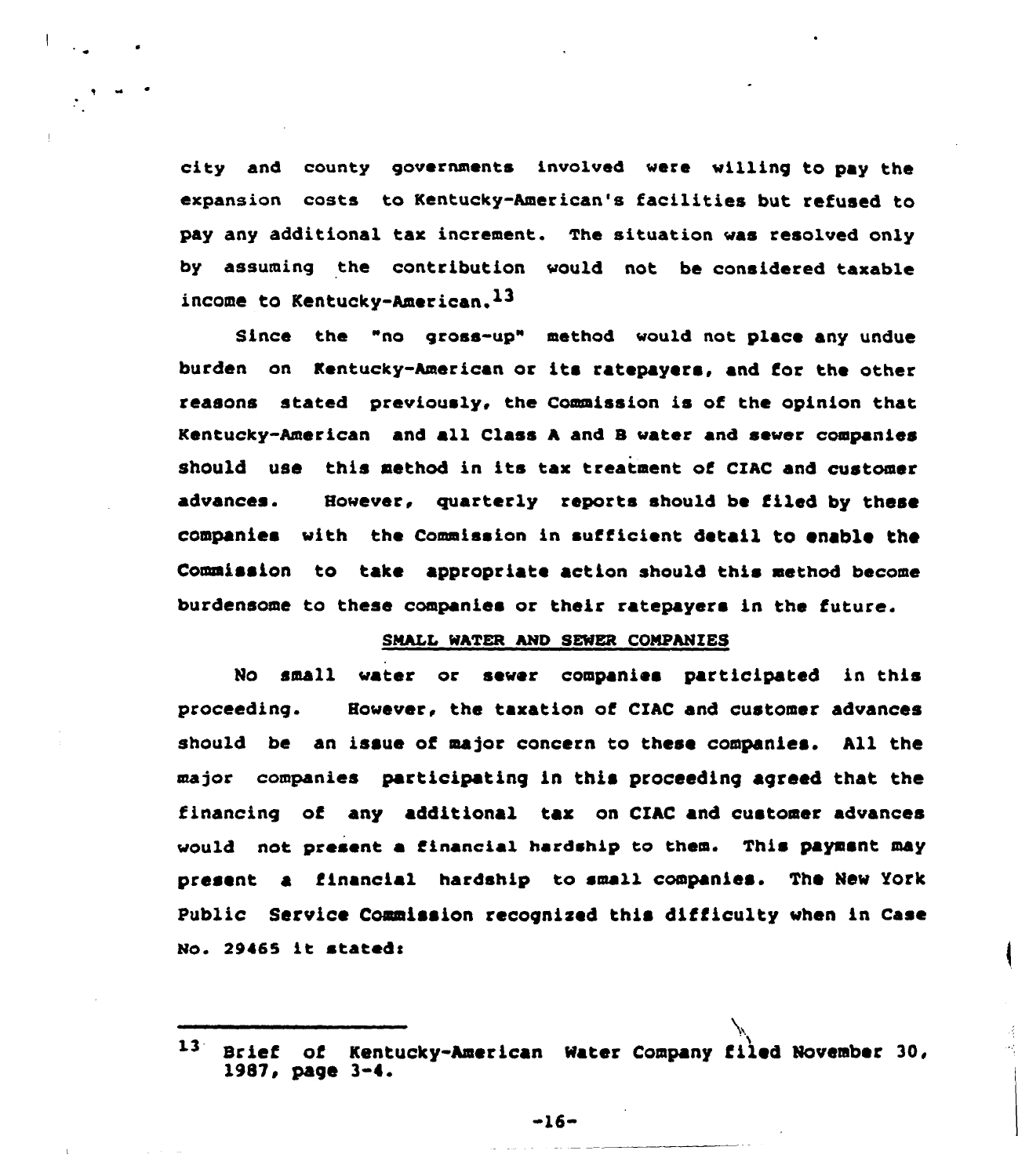The companies are often financially weak, have uncertain tax situations, and have limited administrative capacity to account for the tax consequences of contributions.

 $\frac{1}{2}$  and  $\frac{1}{2}$ 

The Commission agrees with this finding. Small companies under its jurisdiction have often experienced difficulty in obtaining loans from private sources. The reason most often given for this inability is the usually poor financial condition of these companies, primarily, due to the small customer base from vhich operating revenues can be derived.

Since the payment of any additional tax liability incurred as the result of CIAC and customer advances could pose a severe financial hardship on small water and sewer companies, the Commission directs Class C utilities to use the "gross-up" method. The tax increments collected froa these contributions should be placed in an interest bearing account with the difference between actual tax liability and the amount collected being refunded to the individual contributors vith interest.

As stated above by the New York Commission, small water and sewer companies have an uncertain tax-situation. The contributions, depending on the amounts received when considered with the other variables involved in determining actual tax liability, may have little or no impact on these companies actual tax liability. Therefore. should future operations indicate that the

 $-17-$ 

<sup>14</sup> Proceeding on Motion of the Commission as to the Proposed Accounting and Rate-making Procedures to Implement Requirements of the Tax Reform Act of 1986 as they Effect Requirements of the lax Reform ACC of 1<br>Public Utilities, Order issued July 7, 1987.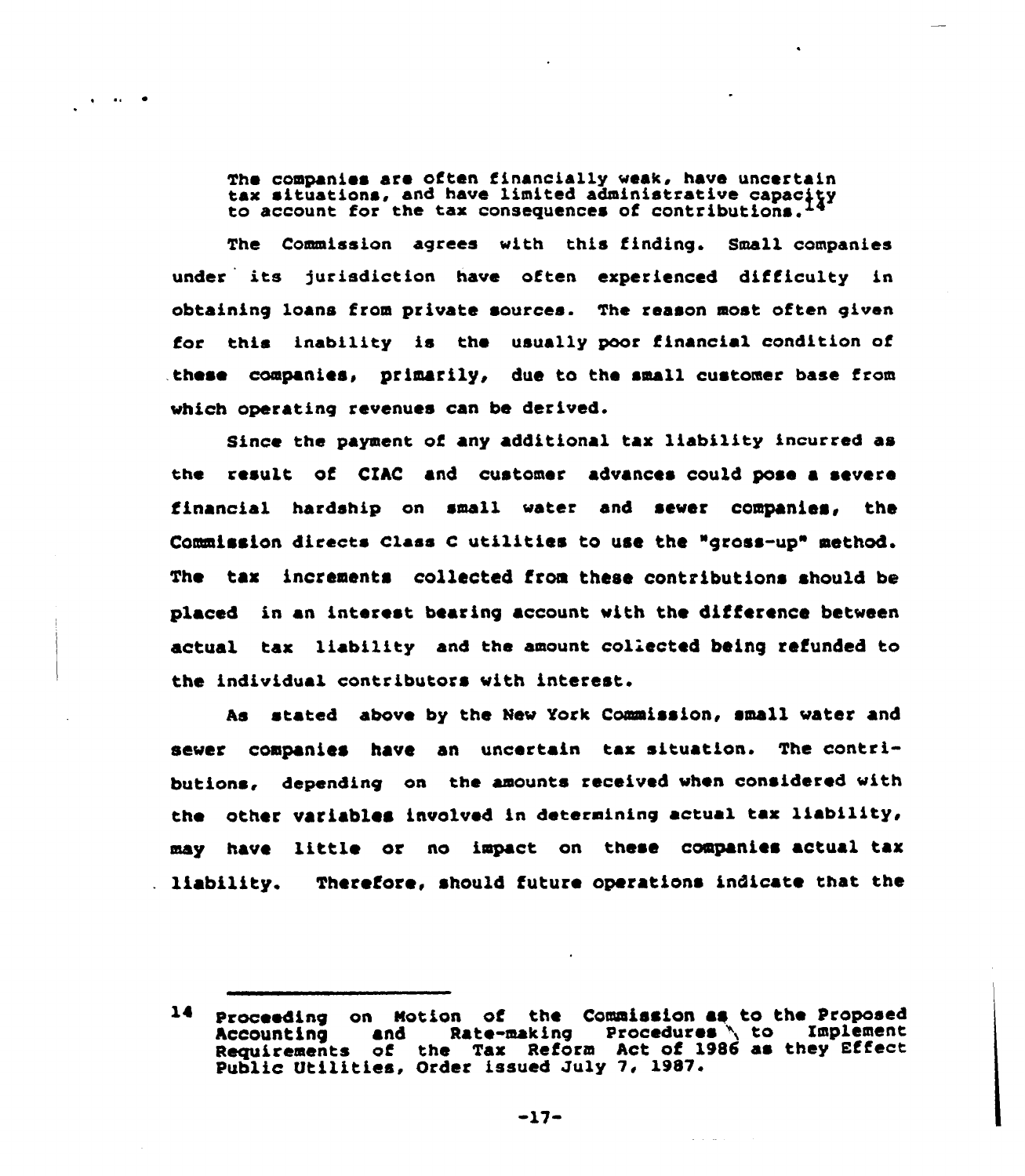"no gross-up" method would not cause severe hardahip on these small companies or their customers. this method should also be adopted by these companies.

# ACCOUNTING TREATMENT

In accounting for the collections and the resulting tax liability, deferred tax accounting should be practiced in accordance vith General Instruction 18, Comprehensive Interperiod Income Tax Allocation. of the Uniform System of Accounts. Adequate records of collections, tax liabilities, depreciation, and deterred tax balances should be kept in such order that these amounts can readily be supplied to the Commission upon request.

# REFUNDS ON CUSTOMER ADVANCES

As is the case nov, the Commission is of the opinion that refunds on those amounts classified as customer advances for construction should be continued. Refunds are returned as new customers are added to the property financed by customer advances.

# OTHER CONSIDERATIONS

### Deviations

 $\mathbf{q} = \mathbf{r} \mathbf{v} - \mathbf{r}$ 

Though specific methods to be followed by jurisdictional utilities when collecting CIAC and customer advances are prescribed herein, the Commission recogniaes that certain circumstances may necessitate deviations to those prescribed methods. Therefore, the Commission, upon proper notification and sufficient justification, will permit deviations if warranted on a case-by-case basis.

 $-18-$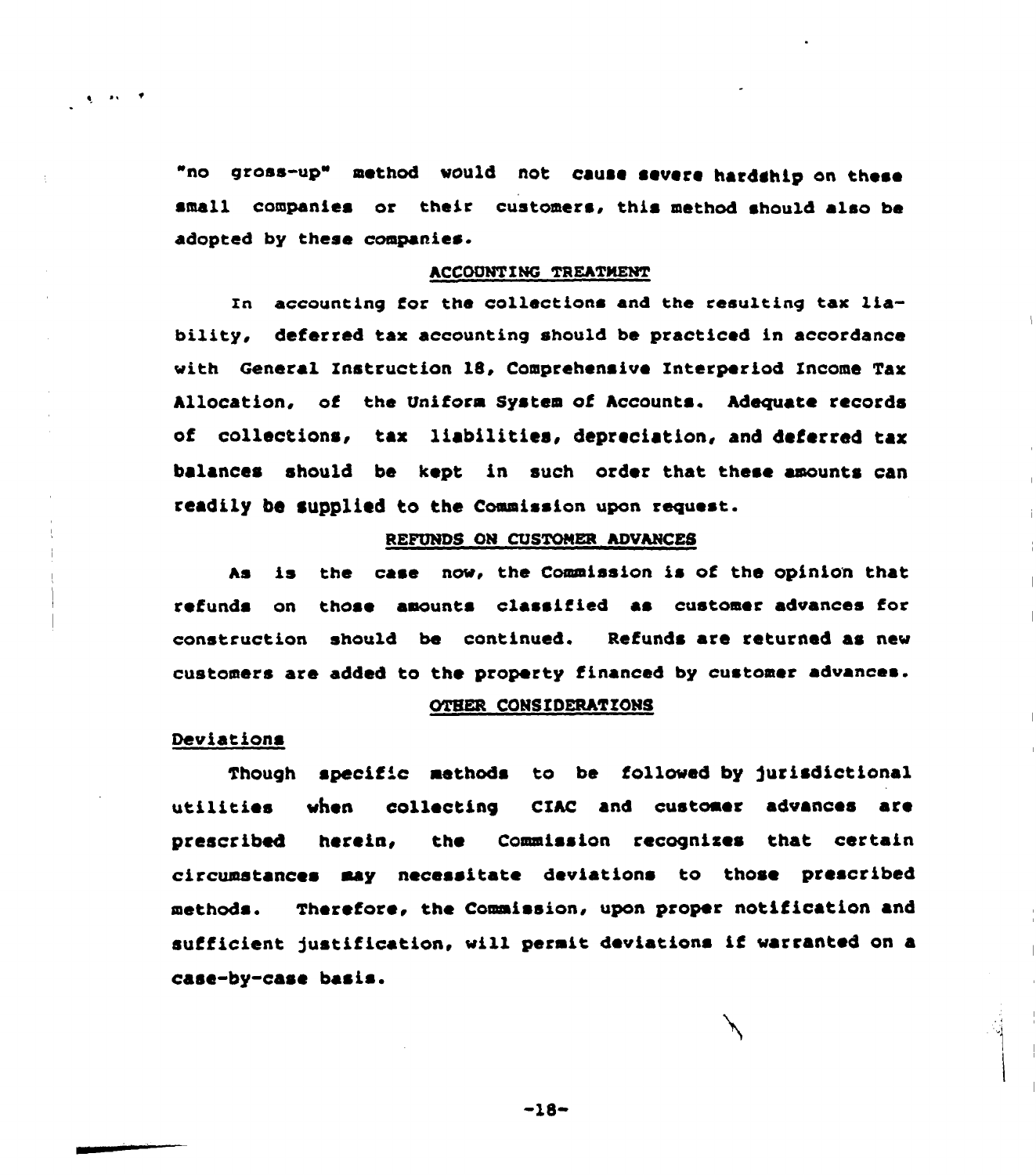## Retroactive Refunds

 $\frac{1}{2}$  and  $\frac{1}{2}$ 

المرابط سناد الشكل وساعدهم والمقاطر المرازي

The AG, in its brief, requested that the tax contributions that have been collected thus far under the "gross-up" method be refunded if another method is prescribed. Originally, the Commission vaa of the opinion that it would be improper to compel the utilitiea to refund these taxes since the utilitiea vere operating under the method prescribed by the Commission in yrevioua tax proceeding Orders which required the uae of the "gross-up" method. However, the AG, Brown, and HBAK requested that the Commission reconsider the issue of refunding the income taxes collected under the "gross-up" method. HBAR presented compelling evidence as to the significant effect the "gross-up" methOd had On the COntributOra aS COmpared tO the utilitiea.

Based on the comments received, the Commission requests that the following information along with any other evidence that the respondent deems appropriate be filed:

- a. The net amount of CZAC and customer advances collected under the "gross-up" method.
- b. Total texas collected under the "gross-up" method separated into state and federal.
- a. pro)ected rate base and revenue effects if the taxea vere required to be refunded.
- d. Any adverse effects that the utility might expect to occur due to the requirement of refunds.
- e. Any difficulties that the utility might expect to occur such as determining the amounts and who is entitled to refunds.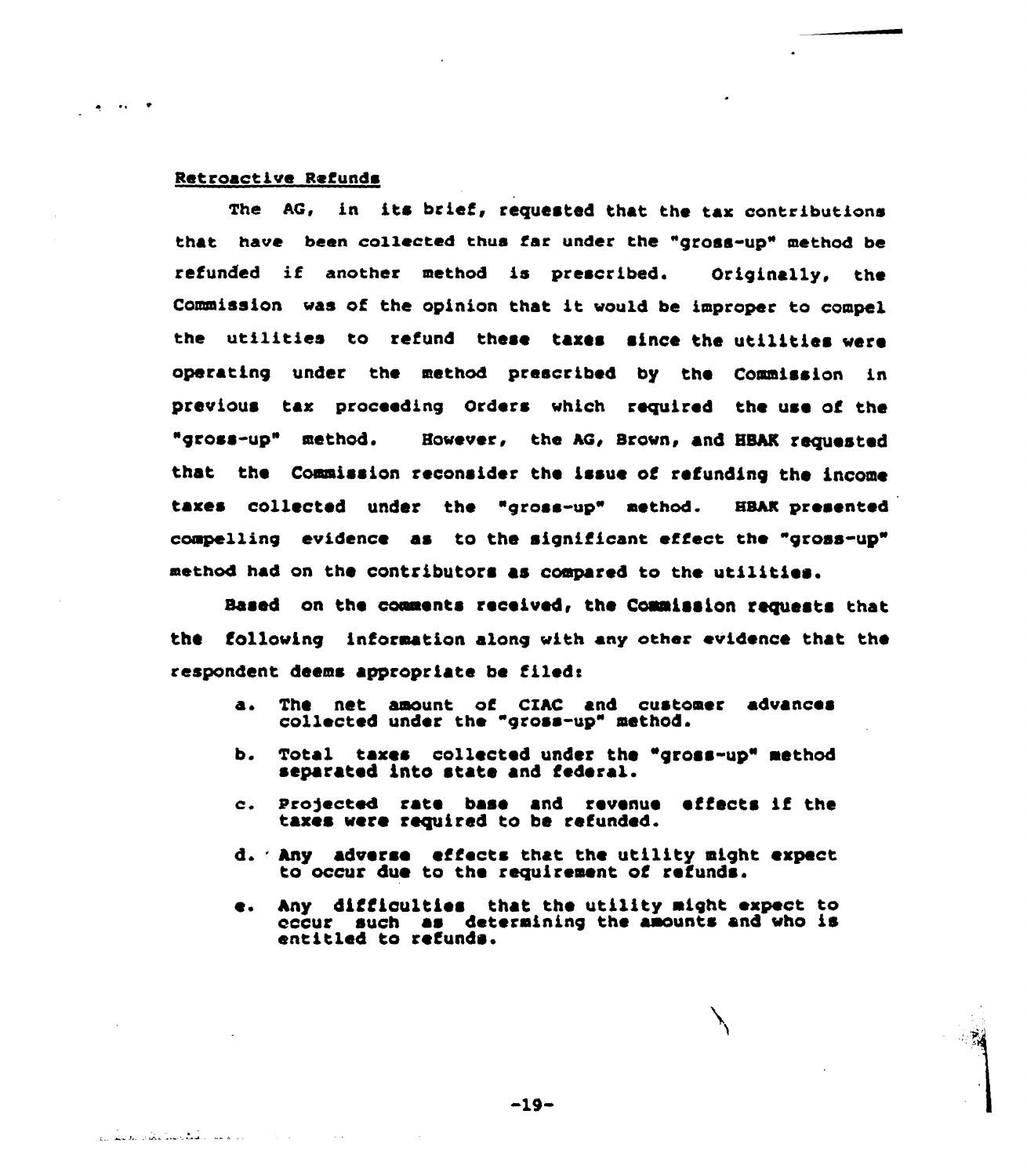### **SUMMARY**

The Commission, after consideration of the evidence of record and being advised, is of the opinion and finds that:

1. Taxable electric, gas, and telephone utilities should use the "no gross-up" methodology for CIAC and customer advances collected on and after the date of this Order.

2. Taxable class <sup>h</sup> and 8 vater and sever utilities should use the "no gross-up" methodology for CIRC and customer advances collected on and after the date of this Order.

3. Taxable Class <sup>C</sup> vater and sever utilities should use the gross-up" methodology for CIAC and customer advances collected on and after the date of this Order.

4. If the tax collected under the "gross-up" method is greater than the actual tax liability associated vith the CIRC or customer advance at year's end, then the utility should refund back to the contributor the excess amounts collected vith interest.

5. The interest rate should be the same rate as that vhich is prescribed for customer deposits.

6. Taxable Class A & B water and sewer utilities should file quarterly reports vith this Commission in such detail as to enable the Commission to determine the impact of the "no gross-up" method on the utility and its customers.

7. In accounting for the collections and the resulting tax liability, deferred tax accounting should be practiced in accordance vith the Uniform System of hccounts prescribed for that particular utility. Adequate records of collection, tax

 $-20-$